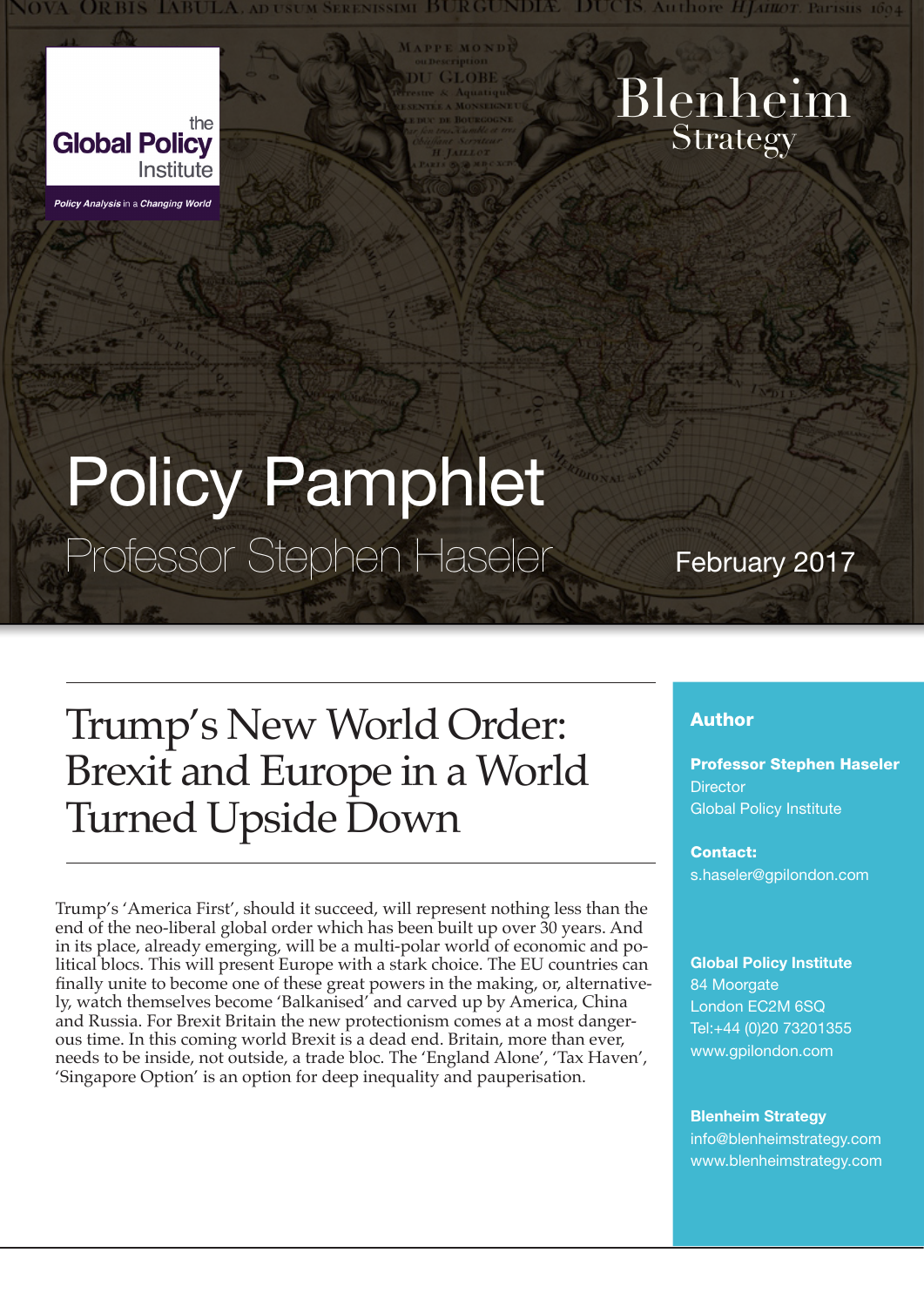#### Auditioning for Trouble

To believe that the western elite's great project of 'neoliberal globalisation' would continue throughout the West without a backlash was always highly fanciful. In fact, the eruption of such a populist backlash, which is now upon us, was only a question of timing and severity. Instead of bemoaning it we should start by understanding that it represents an historic failure of the western world's elites over a quarter of century.

In a sense it is a story of western hubris and failure that starts with the fall of the Berlin Wall and the end of Soviet communism. As the borders between East and West came down – in Europe and in Asia – and huge new markets opened up, the US-led neoliberal global order, dubbed 'globalisation', seemed the wave of the future. It was a time of unbounded western ambition in which it was proclaimed that the United States would become the world's lone superpower, and the world, including China, would be forged in its image. It was heady stuff. The West's elites could see no barriers to their eventual triumph as the whole world – as predicted in Francis Fukuyama's idea of the 'end of history' – would ultimately become one single market fuelled by Wall Street and one single society governed by western values. Looking back now this seems a deluded vision, but it was one widely believed in the early 1990s. And as global growth rates improved, and many developing areas, particularly in Asia, began to prosper, 'globalisation' and particularly 'free trade', seemed both beneficial and inevitable. When China joined the World Trade Organisation in 2001 its seeming irreversibility was further entrenched.

The reality, however, was more complex. For although this US-led global economic system seemingly swept all before it, a fatal weakness of the system was increasingly exposed – in its own backyard! As western capital – previously relatively domesticated – sought cheaper costs and better returns outside of the highcost West, domestic labour markets entered a period of severe crisis. This crisis could be observed most clearly in the stagnant wage levels of western workers. And whilst western financial and service sectors prospered,the Midwest of the US, northern England and southern Europe were losing out. Nowhere was this more obvious than in the United States in what was now aptly called the 'rust belt'.

There were many warnings – mainly from the political left. The independent film maker Michael Moore proselytised about the ghost town atmosphere of Flint, Michigan after the jobs left. Bill Clinton's Labour Secretary, Robert Reich began to argue that globalisation would continue to lead to the impoverishment of low-skilled workers. And on the right, Pat Buchanan was warning about the decline of the American working class. Yet these warnings were set aside by mainstream academic and media opinion, which continued to see globalisation, and free trade, as beneficial – almost religiously so. They argued that globalisation would ultimately succeed for the West as, although there would be short-term unemployment in the manufacturing sector, the service sector would take up the slack and export into an ever-growing Asian market. And that the West's unemployed workforce could be retrained to fit this new burgeoning global market.

But as western wages continued to stagnate whilst profits soared, this loss of wage power and consumer demand was covered up by a powerful and irresponsible credit boom led by the Wall Street banks.

Not only were the West's domestic populations being left behind, they were also being ignored and often condescended to – although rarely as openly as Hillary Clinton's 'deplorables' jibe. It was an environment in which a social and political revolution was brewing.

#### Collapse and Austerity

The globalisation imbalances were one of the causes of the banking crisis of 2007-8. With the banks on the verge of collapse, many commentators at the time – including this author – envisaged a response which would radically alter the financial capitalist system within the West, and hence the global system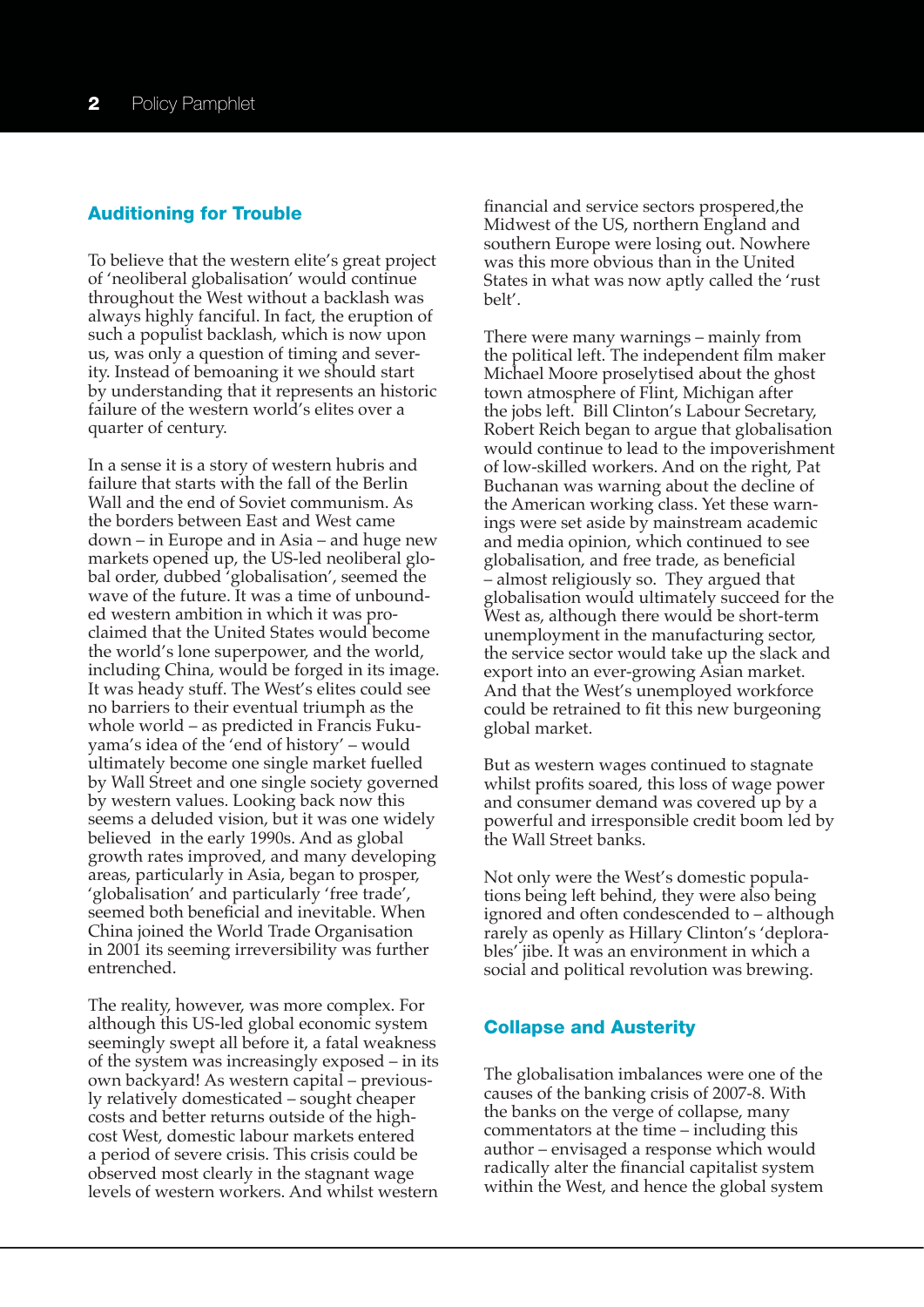worldwide. Yet the authorities patched up the credit system rather than reforming it. And globalisation – fuelled by a saved Wall Street – continued unabated, as did the worsening finances of millions and millions of western working- and middle-class households.

Following the global financial crisis the West's elites made their final, fatal, blunder – for in responding to the crisis they turned their back on reflation and instead saw austerity - the 'orthodox' objective of balanced budgets – as the necessary, indeed only possible, response to over-extended credit. Throughout the West – but particularly in Europe under German economic leadership – expansionary fiscal policy was rejected in favour of loose monetary policies. It was to be an era of austerity for millions of wage earners whilst those with assets saw their wealth expand to often giddy heights. And all the time the governing assumption was that these tensions and inequalities within the social fabric of the west were manageable – that the economic strains would not call forth a political reaction.

Now that a popular revolt is underway – not least in the West's major country, the USA they no longer do so.

#### 'America First'

In the early years of the new century, the western world's problems were compounded by a failing US-led geopolitical system. Following the fall of communism American neoconservatives in Washington echoed the confidence and hubris of their Wall Street colleagues. Just as Wall Street, led by the merchant banks, saw financial power over the real economy as increasingly unchallengeable, the neoconservatives in Washington saw US military power around the world as unmatched and unstoppable. It all ended in the US-led invasion of Iraq and the subsequent failure of the badly planned Iraqi reconstruction, a project that, arguably, has set off a deep and enduring crisis in the whole Arab world.

The banking crisis of 2007-8 (still not properly stabilised) and the Iraq failure of 2003 to date became the symbols of the limits of the US-led world order. They were tragic but almost perfect exemplars of the growing sense that the US and its system, like many empires before it, were seriously overstretched.

Trump's 'America First' movement was the product of this political vacuum. It is hardly surprising that a populist backlash would start – as the jobs crisis and the endless wars of intervention were both increasingly laid at the door of a 'globalist' neoliberal and neoconservative elite who, according to the populist insurgents, were living on both coasts and whose only relationship to the American heartland was to fly over it.

Such a backlash against 'globalisation, more specifically global free trade, had been in the works of American politics for some time. It surfaced as early as the 1992 presidential election when billionaire Ros Perot – a businessman outsider just like Donald Trump – ran as a third party candidate and received a historically very high popular vote – almost 19%. Perot, again just like Trump some 25 years later, opposed the implementation of The North American Free Trade Agreement (NAFTA), which he predicted would lead to 'a huge sucking sound' as it sucked American jobs away from the United States and into Mexico. Donald Trump used exactly the same arguments, but this time, from the perch of experience over two decades later he could point to Perot's predictions as having come true. He described NAFTA as the 'worst trade deal in American history'.

Later, the presidential campaigns of 1996 and 2000 saw Pat Buchanan's run for president on a similar 'America First' platform, which attacked job losses caused by globalisation and argued for a new foreign policy. His platform included a proposal to withdraw from the United Nations, and he argued in his manifesto that 'present US foreign policy, which commits America to go to war for scores of nations in regions where we have never fought before, is unsustainable'. Trump was to echo this sentiment when he attacked Democratic presidential candidate Hillary Clinton's policy of 'endless wars'.

These postwar populists developed some of the same themes as an earlier strain of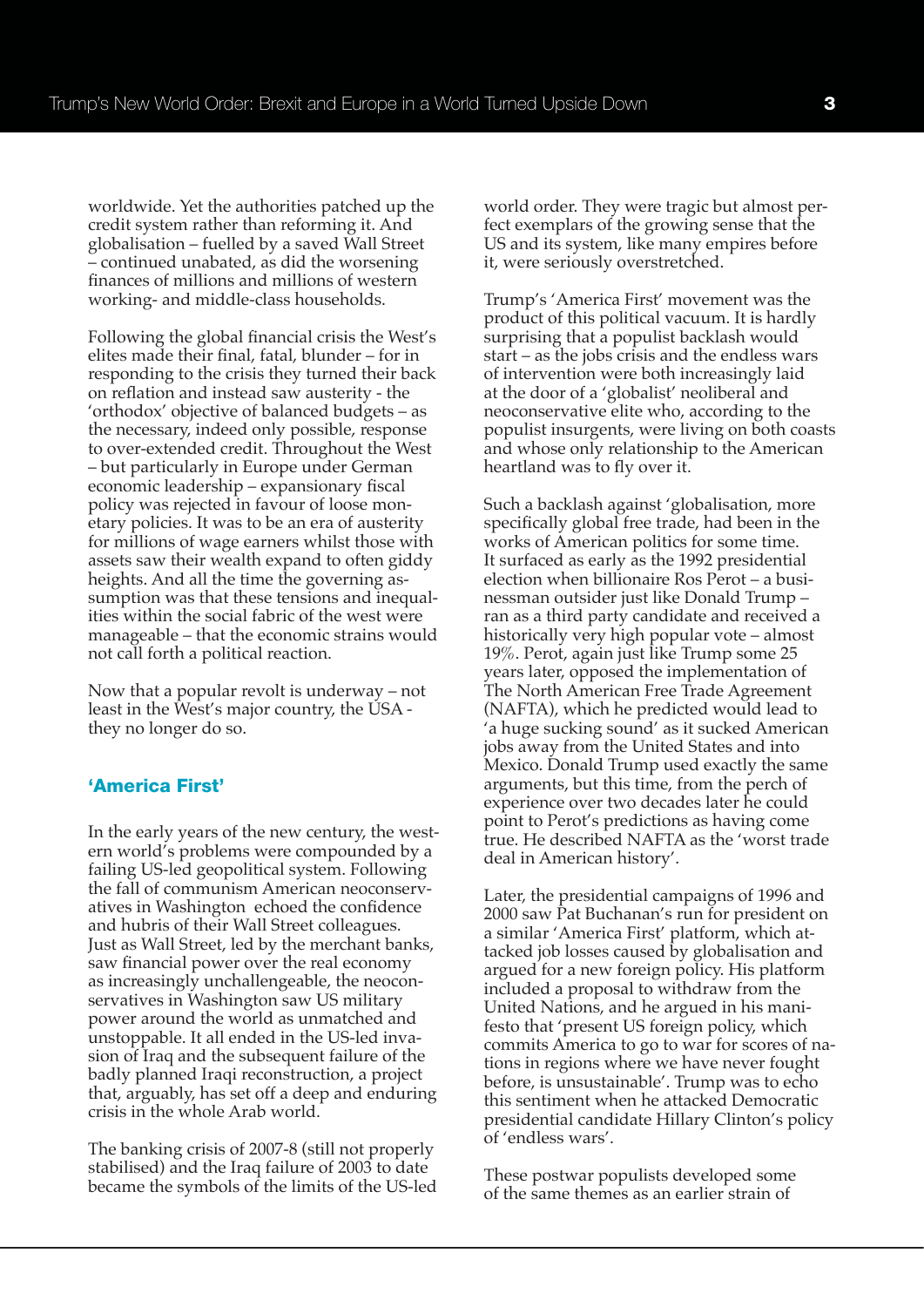populism in American politics. In the 1930s Charles Lindbergh and the America First movement tried to rally what today we would call 'Middle America' against the 'east coast elites' and their support for America joining the war. Lindbergh proposed a neutrality pact with Nazi Germany in order to keep America out of the war. And earlier still, in the late nineteenth-century, America saw the emergence of a full populist movement in the form of The Peoples Party, which in the presidential election of 1892 carried five states. These populists represented a coalition of farmers from the southern and plains states who blamed the banks for the growing unemployment and poverty of the time – and they were essentially isolationists who saw east coast elites as dragging America into needless entangling foreign alliances.

Some of these anti-establishment, quasiisolationist, arguments had found support on the American left. Since the Vietnam War American radicals and liberals had also turned against 'interventionism' – a posture promulgated in the presidential election campaign of George McGovern in 1972. And in 2016, Bernie Sanders, a maverick independent socialist from the small northern state of Vermont, was also echoing some of Trump's themes, not least the jobs crisis – although his criticism of free-trade was muted.

Thus, the idea that Donald Trump, in running for president, was an American original – and his populism a new phenomenon – is wide of the mark. In the past however, although resonating in large swathes of the US, these powerful populist and anti-establishment movements were never able to make a breakthrough. They remained important but essentially minority and marginal aspects of American political life.

That is until Donald J. Trump. So the question that arises is not: Why Trump? Rather it should be: How was a Trump victory allowed to happen by America's elite political class who had previously been so successful? How could they be outmaneuvered by a property developer with no political record, no campaign experience, a highly unorthodox campaign style and with much less political money at his disposal than his opponents in

the primaries and the general election?

Part of the answer lies in the inadequacies of the modern 'liberal' (and 'neoliberal') political class as represented by the campaign of Hillary Clinton. It was a sorry story. In sum, American liberalism – and the great international system it had built and sustained for over half a century – was no longer able to sustain a domestic base to support it. Following the 2007-8 bank crash, the American economic and financial system was no longer seen as delivering for large numbers of American middle-class families with their stretched household budgets, and large numbers of Americans, not least in the military, were tired of the 'endless wars' which successive interventionist American administrations had pursued (during the campaign Clinton had proposed a 'no fly zone' in Syria which would have brought American and Russian jets into direct confrontation).

At the heart of Trump's pitch for 'America First' was the idea of rebuilding the country including its manufacturing base. This rebuilding – which it was argued would bring jobs back to America and also pay down the debt – was to be achieved by a new quasiprotectionist 'strategic trade' regime allied to a transformative reflation of the American economy which would involve a massive fiscal stimulus programme. The potential Trump trade regime involves the imposition of tariffs (some as high as 35%) against imports into the US by American companies that move jobs abroad, a potential protectionist policy towards China and the reform or abolition of NAFTA and the Pacific Trade Agreement, and a review of all existing trade arrangements with a bias towards bilateral rather than multilateral agreements. The proposed stimulus programme envisages big tax cuts, deregulation, and a large infrastructure investment. At its heart is a policy to back the stimulus by bringing back to America – through a radical cut in corporate tax and other measures – the trillions of dollars held abroad by US corporations.

The Trump plan, as far as it can be understood on the eve of inauguration as President, is that nothing should get in the way of the stimulus, not even the regulatory regime around climate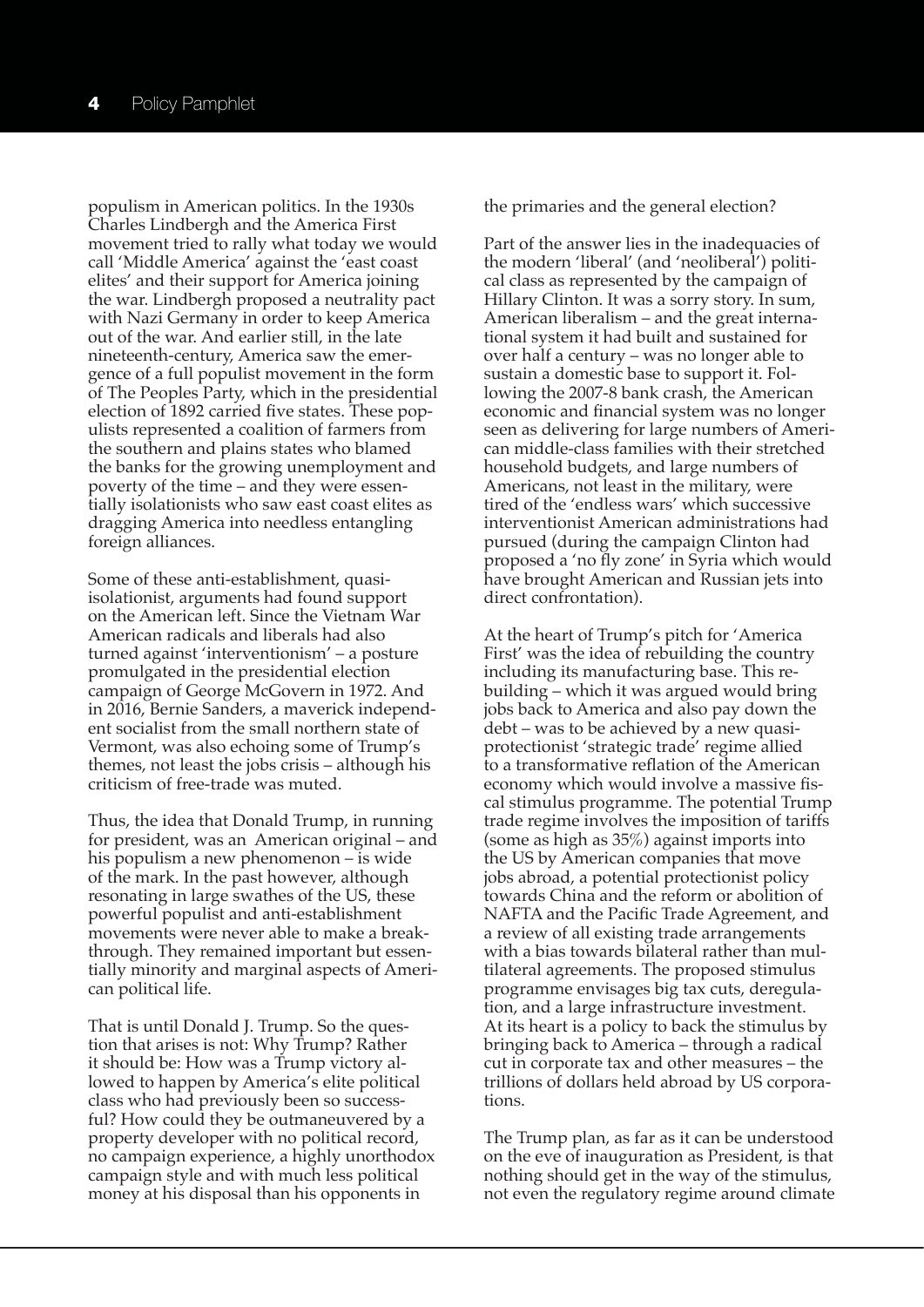change. And the hope is that the reflationary stimulus will ultimately also serve to solve the long-range debt problems by much higher growth rates. Trump talked during the campaign of potential future growth rates as high as 5%. Should this proposed ambitious programme take off, then, in order not to suck in massive increases in imports from Asia a protectionist trade policy will, of necessity, need to be implemented.

Trump's proposed trade and stimulus programmes – which run directly counter to the 'neoliberal' austerity orthodoxy of our time – are a bold and spectacular gamble. Should it be pursued consistently then it will inevitably, whether Trump's advisors want it or not, up-end the governing economic and financial world order, the 'neoliberal' world order, that we have been living with since the era of contemporary globalisation began. It could easily end in tears, or worse. But as Trump's supporters argue, the continuation of the globalist orthodoxy is also a gamble – not just with jobs, but with social stability – and a gamble with much worse odds.

#### A New Geopolitics: An End to Empire

The impetus of Trumpism was the electoral mileage to be gained by focusing on jobs and how to 'Put America Back to Work Again', but the implications of the policies – particularly the trade agenda – to achieve this end have far-reaching geopolitical implications. There can be little doubt that in the coming era of American neoprotectionism and noninterventionist 'national interest', a new global geopolitics is in the making. The contours of this new Trumpian world order – very different from the present– are still rather sketchy, although certain features can be seen clearly. A guiding principle seems to be an emphasis upon the 'American national interest' – in which America, dealing increasingly bilaterally, 'comes first' – rather than a foreign policy which seeks, above all other things, to maintain and sustain a globalist American-led international system.

In recent years domestic critics have increasingly used the term 'empire' to describe American world involvement and the American-led international system. Chief amongst them was the novelist, biographer and essayist Gore Vidal whose acerbic pen had chronicled and critiqued what he believed had been his country's degeneration from republic to empire – and to what he called 'the security state'. Another is the academic and writer Noam Chomsky, who sees the history of the USA – the conquests of Hawaii, the Philippines and half of Mexico – as a colonial story. As does the academic Chalmers Johnson who in his 2004 The Sorrows Of Empire argues that 'most Americans do not recognise – do not want to recognise – that the United States dominates the world through its military power' and then goes on to set out the extent of the empire: 'our country deploys well over half a million soldiers, spies, technicians, teachers, dependants, and civilian contractors in other nations and just under a dozen carrier task forces in all the oceans and seas of the world. We operate numerous secret bases outside our territory…'[1] From the American right Pat Buchanan, agreed. He saw the US as an 'empire, with America having 'inherited' the role in the world – the imperial role – from the British empire. He saw this American empire as being seriously overextended.[2]

#### **'Anti-Colonial' America?**

It is difficult to argue that the USA has not been an 'imperial' power, not maybe in the European sense of 'imperial' but certainly it has been hegemonic, and globally so. It is a fascinating characteristic of American politics however that few Americans believe the 'imperial' moniker fits.

When Jerry Bremer, in his desert boots, landed in Baghdad in May of 2003 to become the US 'Viceroy' in a defeated and occupied country it stirred memories of colonial times. It was strangely un-American. For, ever since 1941, in the hot war and the Cold War, the United States, with some justification and pride, could sell itself – to itself as well as to others – as the great anti-imperial power. As its troops swept through Nazi-occupied Western Europe and then manned the barricades of the West during the Cold War, the US was the 'liberator' and 'protector', spreading and defending democracy. It was a leader, the head of a grand alliance of free and democratic peoples.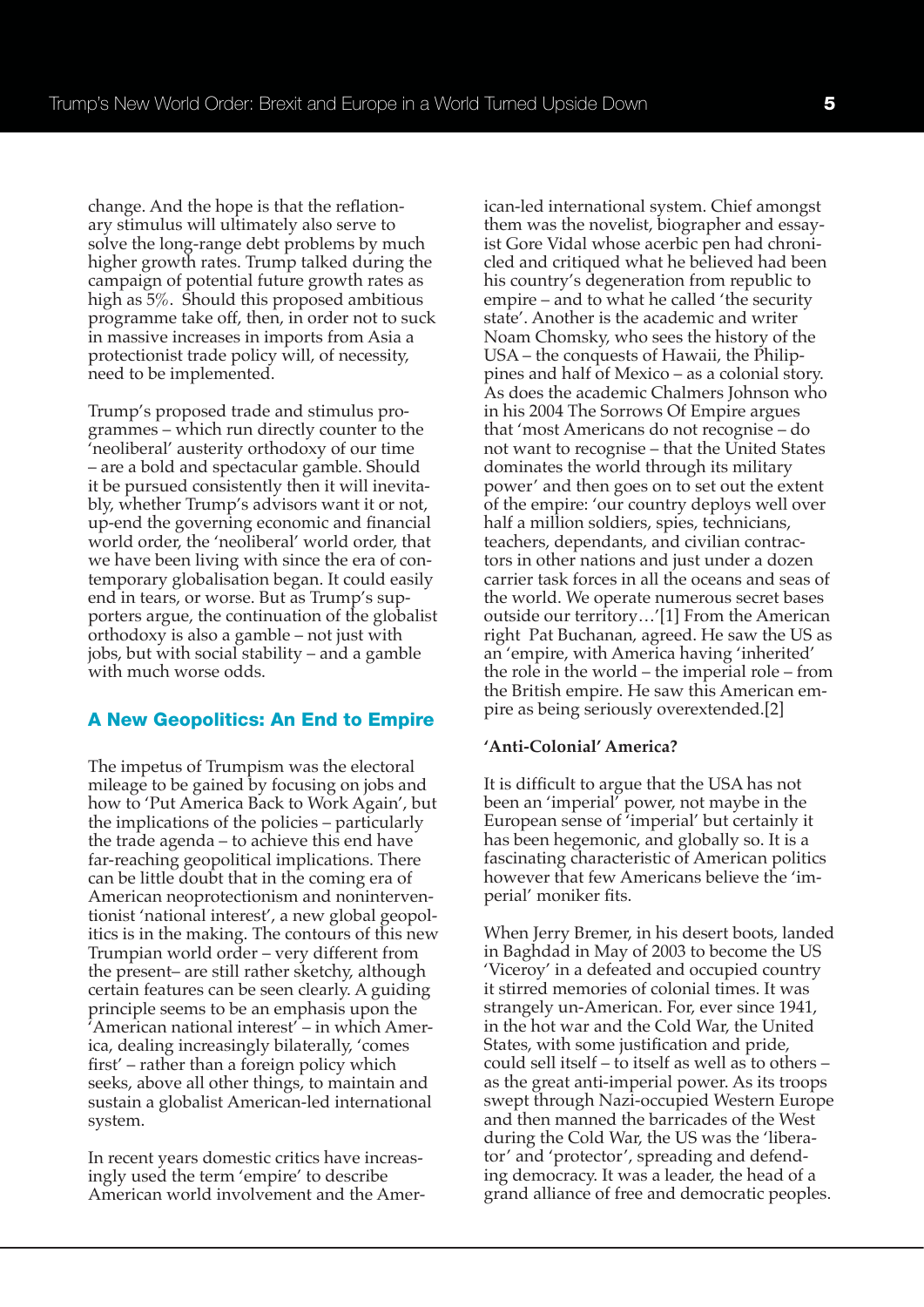#### **A leader, not a ruler.**

American involvement in the world in the twentieth century always possessed a large ideological element – it was 'America against fascism' and then 'America against communism'. For many Americans, and for others too, the fifty-year fight against fascism and communism made the US special. She was not just another 'great power' in the mould of the European imperial nations. She was about power certainly, but also about 'freedom'. She had colonial possessions (The Phillipines gained its independence in 1946) but not a worldwide colonial empire.

Indeed, in the early postwar years, during its emergence on the world stage, Washington never tired of pointing out its history of anti-colonial struggle against the British and opposition to the European empires. During the early phase of the Cold War, it proclaimed itself to the leaders of the emerging 'Third World' (to Nasser and Tito and Nehru) as an anti-colonial power. It denounced both communism and colonialism; and set about actively undermining the old European empires.

And in bringing Britain and France to heel after their invasion of Egypt in 1956 it earned its anti-imperial credentials. Indeed, as it emerged as a global power in the 1950s Washington had a very different flavour about it than did old imperial Europe. The USA had no proconsuls and eschewed direct rule. Instead it relied on the indirect approach, securing power through its economic size, its societal attractiveness, and its worldwide system of alliances. And even as it began to dominate half the world, the term 'American empire', starkly obvious to many in South America, continued to grate on American ears.

#### **Seeds of Empire**

Of course, an American 'empire' was there from the very beginning of the United States. The expansion of the European settlements and the conquering of the American continent by force – and the subjugation of the indigenous population – was colonial in its character as was the expansion of the United States following the Mexican-American war. The big difference between the making of America

and the European colonial expansion was that in North America the European conquerors and settlers settled, and then became the majority population.

In its first century of existence the US adopted an insular – hemispheric – attitude. And, although by 1900 her economy was by any measure the largest and most productive in the world, American strategic thinking remained essentially 'isolationist' – determined to stay out of European-dominated global politics. It was this period that allowed the idea to spread that the US – certainly by comparison with Europe – was 'exceptional', exceptionally moral that is, representing in its foreign policy – in the phrase made famous by the historian Correlli Barnett – 'all that was noble and good'. The truth, however, was less uplifting, for Washington was as aggressive and acquisitive as any European colonial state. It was simply that she adopted a different – and arguably more sensible – imperial policy. She ingested what she could digest, and little more. Buchanan has argued that this traditionally careful approach by Washington has paid great dividends. He suggests that today 'America is the last superpower because she stayed out of the world wars until their final acts' and he asserts that the British, French, German, Austro-Hungarian, Russian, Ottoman, and Japanese empires are all gone today because they got involved in total wars. 'We alone remain, because we had men who recalled the wisdom of Washington, Jefferson, and John Quincy Adams about avoiding entangling alliances. Staying out of European wars, and not going "abroad in search of monsters to destroy".

#### **The Cold-War Empire**

America's replacement of Europe in world politics was an exercise in successful imperial statecraft if ever there was one. In the run up to the Second World War Washington manoeuvred intelligently, and then pushed decisively, to become a global power, and actively sought to undermine the British imperial economic system in order to dominate it. By entering the Second World War when it did, Washington was able to take full advantage of Europe's weakness and, with the Soviet Union, carve out spheres of influence through-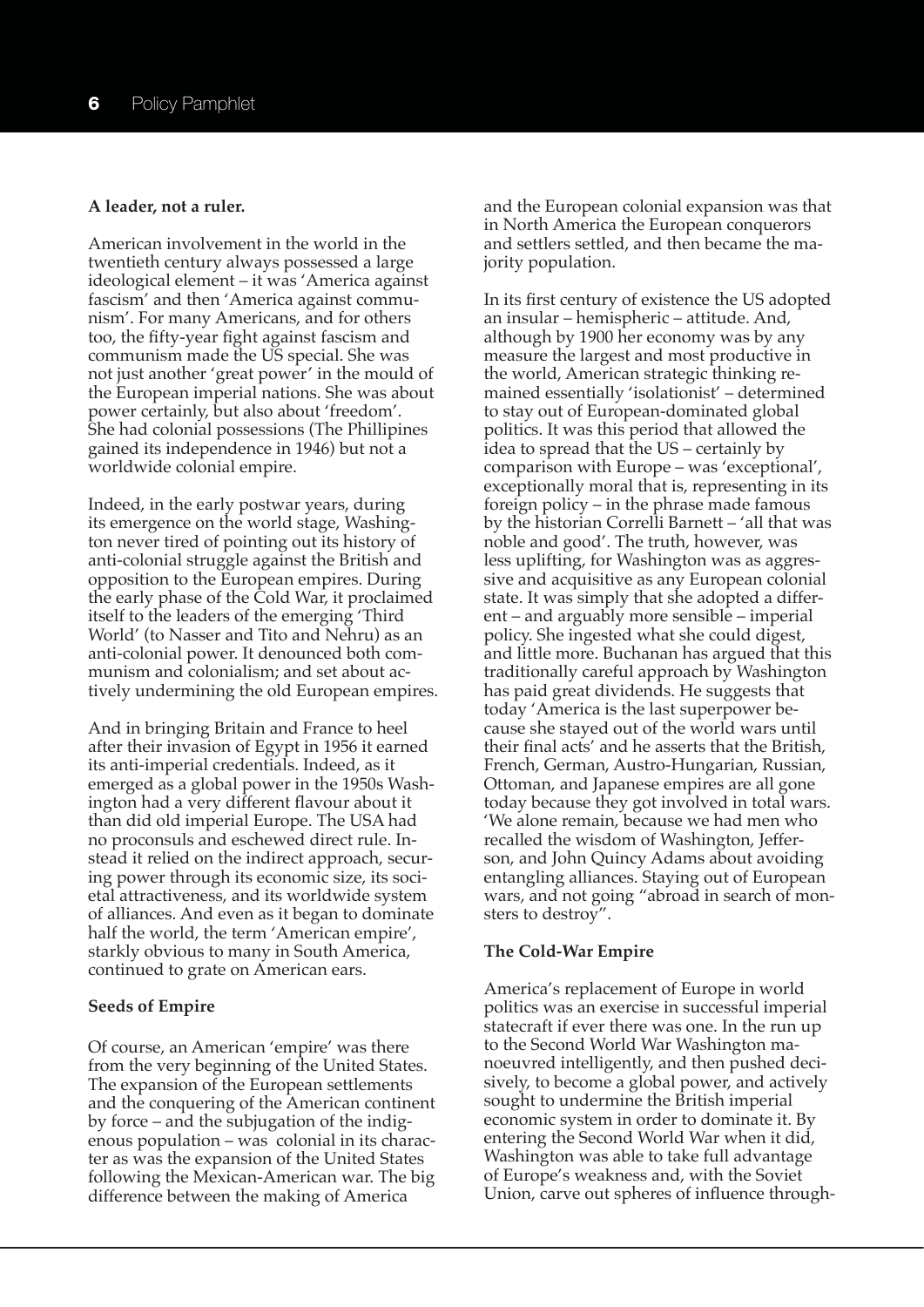out the world. By 1950, and the setting up of NATO, Washington's cold war boundaries were set. 'The West' was born. It was a willing alliance – a more than willing alliance – but it was also an American-led system in which American interests were well and truly served – with growing mass markets for the US corporations, and a reserve currency, which allowed the US to control the financial system.

In constructing this postwar system America had half-listened to its founders. They had ignored the founders' injunction not to get involved in entangling alliances, but, on the other hand, these alliances did serve their interests, and, crucially, did not overextend the empire. For most of the cold war period America was punching equal to its weight – and Americans did not 'go abroad in search of monsters to destroy'. The cold war policy was to 'contain' communism, not to roll it back; there were no invasions of communistheld territory; and, with the exception of the Vietnam issue, no loss of support at home for foreign policy.

#### **The Military-Industrial Complex**

America's cold war empire did, however, produce a monumental military-industrial complex; and Washington came out of the Cold War with unchallenged military supremacy. The Pentagon budget was so impressive that by century's turn it was more than the next 20 countries put together and three eighths of total global defence spending. The American lead on military research and development is even more impressive – four times as much as the rest of NATO Europe put together. And the US military's potential reach is unprecedented in history, with a string of around 158 bases (or 'military installations') around the world in as many as 40 countries.

American deployments stretch across Eurasia from western and eastern Europe through to the Balkans (in the huge US army base at Camp Bondsteel in Kosovo picked up following the conflict with Serbia), the Middle East (including Kuwait, Oman, Saudi Arabia and now Iraq), the Indian Ocean (by courtesy of the UK in Diego Garcia) to Central Asia (with US air force bases in Tajikistan, Kyrgyzstan and Afghanistan), taking the US military right up to the Chinese border and beyond in South Korea and Japan. These bases were (and are) all about access, the ability at short notice for the USA's flexible forces to go anywhere in the world at any time. During the neoconservative era, the architect of this new Pax Americana, Paul Wolfowitz, set out the case for them in blunt terms. 'The function of these bases he said, 'may be more political than actually military, they send a message to everyone.' And the message was clear: this new string of US bases girding the globe is very different from the system established during the Cold War (when the bases were part of a containment policy). Now, they were no longer there for containment, but rather for preemption – and the implied threat of a US administration willing to overthrow governments believed by Washington to be dangerous. As the historian of empires Paul Kennedy ruminated in front of a transatlantic television audience in April 2003, this American system of bases was beginning to look very much like an empire in the classic old European sense.

The question being increasingly posed in the USA, and around the world, long before the candidacy of Donald Trump, was whether this powerful US military global reach gave the USA the potential to dominate, control, or even police, the world? Could the USA become the famed 'hegemon' and assume the mantle of lone superpower desired by the Bush White House? US forces were easily able to defeat Iraq, the world's 56th military power with no deliverable weapons of mass destruction, no air force, and a country weakened by a decade of sanctions. But could they do much more than this? And were they able, as Samuel Huntingdon had asked in the mid-1990s, to fight two serious wars at the same time?[3]

#### Overstretch: America as Rome?

There was a further question: was this global US military power sustainable? Would, in fact, US public opinion allow future administrations to pay for its global network of bases, its hi-tech, flexible military, and the reconstruction costs of country after country whose regimes were removed? Looked at another way, was the US an empire both overstretched and in decline, unable to sustain its power,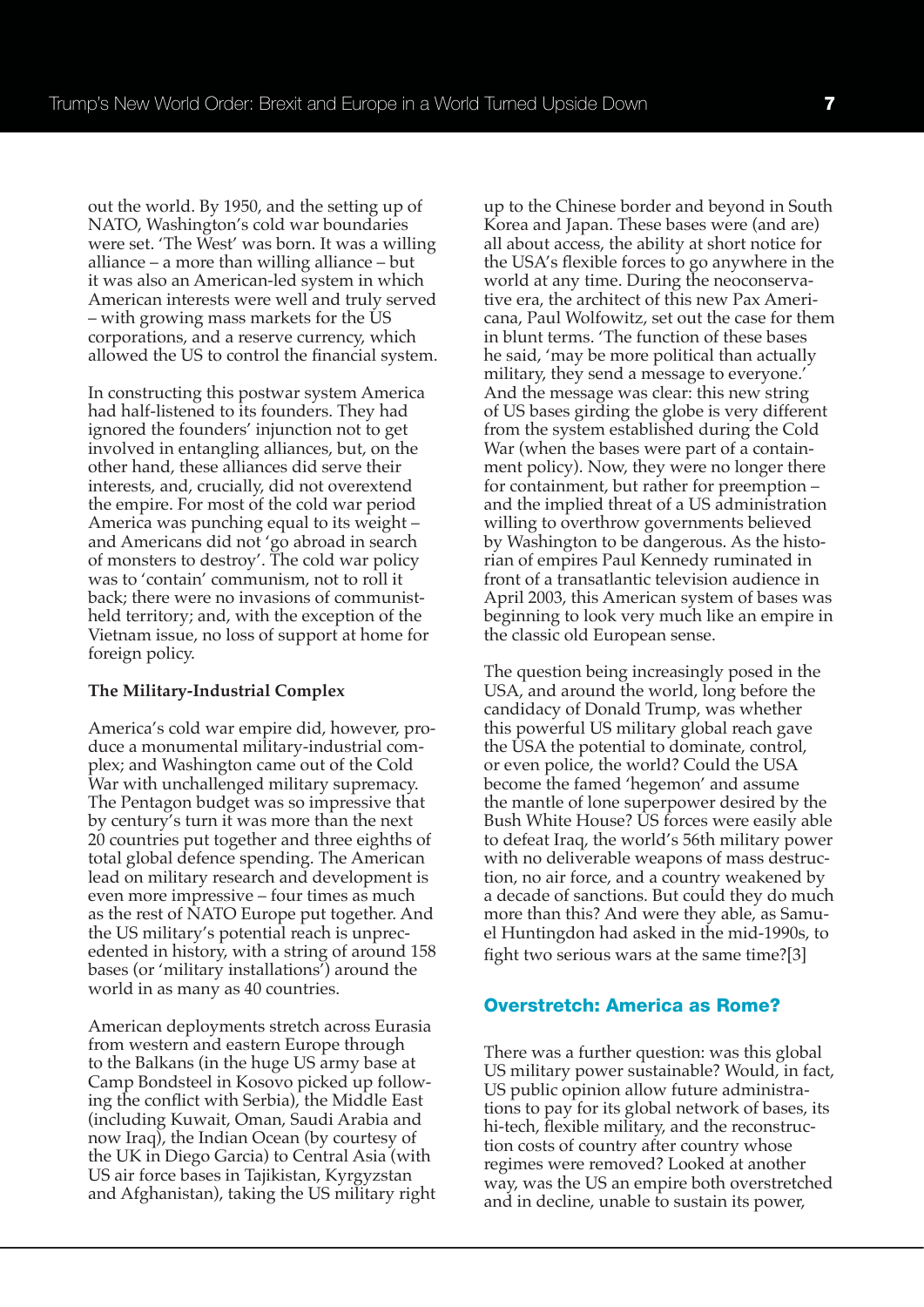like Rome or Britain before it? Was it destined to see other superpowers – maybe Europe and maybe China – rise to compete with it? And, if it continued to want to act as the world's policeman, would it need to seek to share power with Europe?

The USA at the turn of the millennium was certainly not like Rome (the western empire) in its latter years. It was not militarily weak. It had not surrendered its weapons to unassimilated bands of foreigners. It was not dependent for its supply of food on imports controlled by groups of opponents. It did not have a stagnant technology. It did not have a farm sector of 90 per cent of the population held in conditions of servitude. It did not have a hugely oppressive tax system. As yet it had not directly conquered large landmasses containing restless and resentful populations. It did not have difficult supply lines. It had lost no wars (save Vietnam). It had not yet been visited by plagues and epidemics. It did not depend on foreign mercenaries for its defence. And it did not, as yet, have a privileged, hereditary aristocracy (at least not of the type which ran Rome), nor an official and inordinately wealthy priesthood.

Nor does today's USA resemble the Soviet empire before its fall. The Soviet problem was a classic case of serious overextension. Its domestic economy was simply unable to sustain the military expenditure needed to control its empire outside of its borders. Military spending was also taking far too much out of the domestic economy – to the point in the late 1980s when the Politburo came to the fateful conclusion that the USSR could no longer compete in a new arms race in space.

#### **Or the British Empire?**

The US today does not resemble Rome or the Soviet Union before their falls. But it may be comparable to the British empire in the early twentieth century. Indeed the USA today appears strikingly similar to Britain in those fateful decades around 1900, before the onset of its rapid decline. Then, whilst London ruled over a global political empire on which 'the sun never set', it possessed a home base that could no longer sustain it. The British had, by global standards, a small population like

the US today. Britain had serious structural economic problems – not least an increasingly uncompetitive manufacturing and industrial sector that was being supplanted by other powers. Today's US structural problems – the country's massive debt owed to foreigners and its projected deficits – are no less acute. And in one respect the US is in a worse position – for in 1900 Britain was not owned by foreigners, indeed British investment overseas was immense.

Just as crucial as Britain's economic position was the damage inflicted by delusions of power. Imperial Britain at the zenith of empire produced an elite intoxicated with success, which slowly lost touch with reality, overestimating Britain's power and arguably leading to the blunders of the Boer War, the Great War of 1914-1918 and, at the fag-end of empire, the 1956 Suez imbroglio. In 1921, South Africa's Anglophile Prime Minister, General Smuts, saw Britain as 'quite the greatest power in the world' and suggested that 'only unwisdom or unsound policy could rob her of her great position.' And, in the view of Britain's chronicler of imperial decline, Correlli Barnett, this was exactly what happened as Britain's increasingly deluded leadership allowed 'British responsibilities to vastly exceed British strength'. It lost sight of the reality recognised by Britain's nineteenth century Liberal Prime Minister, William Ewart Gladstone, delivered at the height of empire: 'Rely upon it, the strength of Great Britain and Ireland is within the United Kingdom.'

The American leadership in the 1990s and early 2000s was showing some of the same signs. Washington's celebration of the US 'victory' in the Cold War, and Wall Street's lauding of the revolutionary 'new economy' (which some analysts predicted was going to bring to an end the business cycle) led to a bout of excitable hubris about the USA as the world's 'only superpower', the world's 'hegemon'. Even the measured Henry Kissinger echoed these sentiments when he said of the USA, in an article headlined 'America At The Apex' that 'at the dawn of the new millennium' it was 'enjoying a pre-eminence unrivalled by even the greatest empires of the past'. It was an environment in which grandiose ideas about the superiority of American values and the need for univer-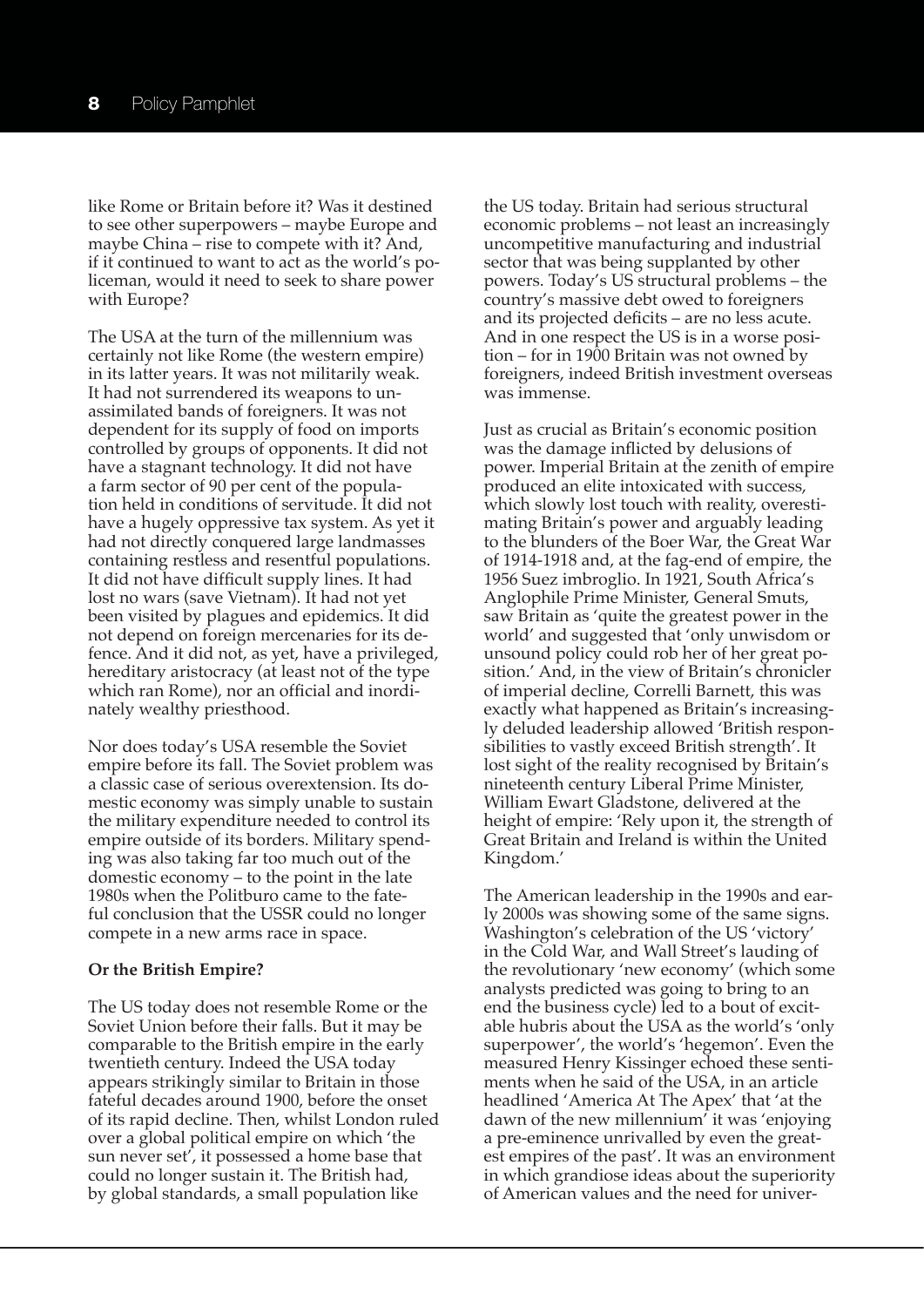sal conversion took root. Just as late imperial Britain talked of 'the white man's burden' and sought to bring their form of Christianity to the world by force, so the USA sought to bring its own version of 'democracy' to the world (initially the Middle East) even at the barrel of a gun.

#### The New Realism

Yet, to counterbalance these extravagances there were other, more realistic, voices. As early as 1987, at the height of the bipolar Cold War and the Reagan arms build-up, Paul Kennedy published 'The Rise And Fall Of The Great Powers'. It was a book which had real impact – not only on the academic debate, but far wider in the public policy community and beyond. For simply by setting the power of the USA in an historical context, Kennedy, implicitly at any rate, began adjusting perspectives on American power – both its real extent and its durability. He saw the US as a 'great power' rather than a global hegemon. He described what he called a 'pentarchy' of powers – the US, USSR, China, Japan and the EEC; and although there was a 'military 'bipolarity' (between the US and the USSR) what he called the 'the global productive balances' were tilting 'away from Russia and the United States, away also from the EEC, to Japan and China'. The MIT economist Lester Thurow in his 1993 bestseller 'Head To Head' also predicted a more modest future for America. Writing at the time of Japan's economic advance, he saw a 'trilateral' future for the world – the USA, Japan and Europe (with the vast raw materials of Russia able to enhance Europe's position).

The fall of communism was to blur the impact on the public policy world of these realistic and modest assessments. For, in the aftermath of this fall, Francis Fukuyama's expansive and imperial analysis in his famous work The End of History' took centre stage. In the 1990s American military 'wins' in the first Gulf War and the Kosovo crisis seemingly reinforced Fukuyama.

Yet even at the height of bullish belief in Fukuyama some American policymakers were arguing against the grain. They were beginning to see long-term US weaknesses as contributing to a geopolitical decline, especially at that time vis-à-vis Europe and, ultimately, China. The turn of the century saw anxiety growing about America's global economic position. And, unusually, particularly from the heart of the American bullish Wall Street business community, came a remarkable analysis for its time. The high priest of American capitalism, Morgan Stanley, issued a market commentary which suggested that 'the paradigm of US leadership in the global economy and world financial markets is coming to an end'. It made the case that the US economy was showing so many structural weaknesses that it was heading for a serious decline, and concluded that 'we are moving from a unipolar to a tripolar world, where Europe and Asia become the equals of the US in economic if not military power.'[4]

#### A Power Shift

But it was not until the banking and credit crisis of 2007-8 that the growing decline of America was fully exposed. It was a decline that was comparative, not absolute, difficult to properly measure, and the pace of which was contested. Yet, it was real: real enough to argue with certainty that the 'unipolar moment', if ever there was one, was over; that the reality was now a 'multipolar' world; and that in this multipolar world US 'primacy' was also finished, and that even the US as 'primus inter pares' (first amongst equals) was in doubt.

The figures were telling: IMF figures for 2007, on the eve of the banking collapse, show world GDP (nominal) standing at \$64,903,263 millions. EU GDP at \$14,712,000, USA at \$13,843,000, the People's Republic of China \$6,991,000, Japan \$4,289,000 and India at \$2,998,000. Based on these figures the USA had only about 21 per cent of global GDP.18 By 2016 China's GDP was \$11,000,000, almost doubling in ten years. If the calculation included purchasing power parity then, by 2016, China had in fact taken over as the world's largest economy, just ahead of the US and the EU.

On population the figures are just as striking: The world's population in 2008 was estimated to be 6,671,226,000. Of this total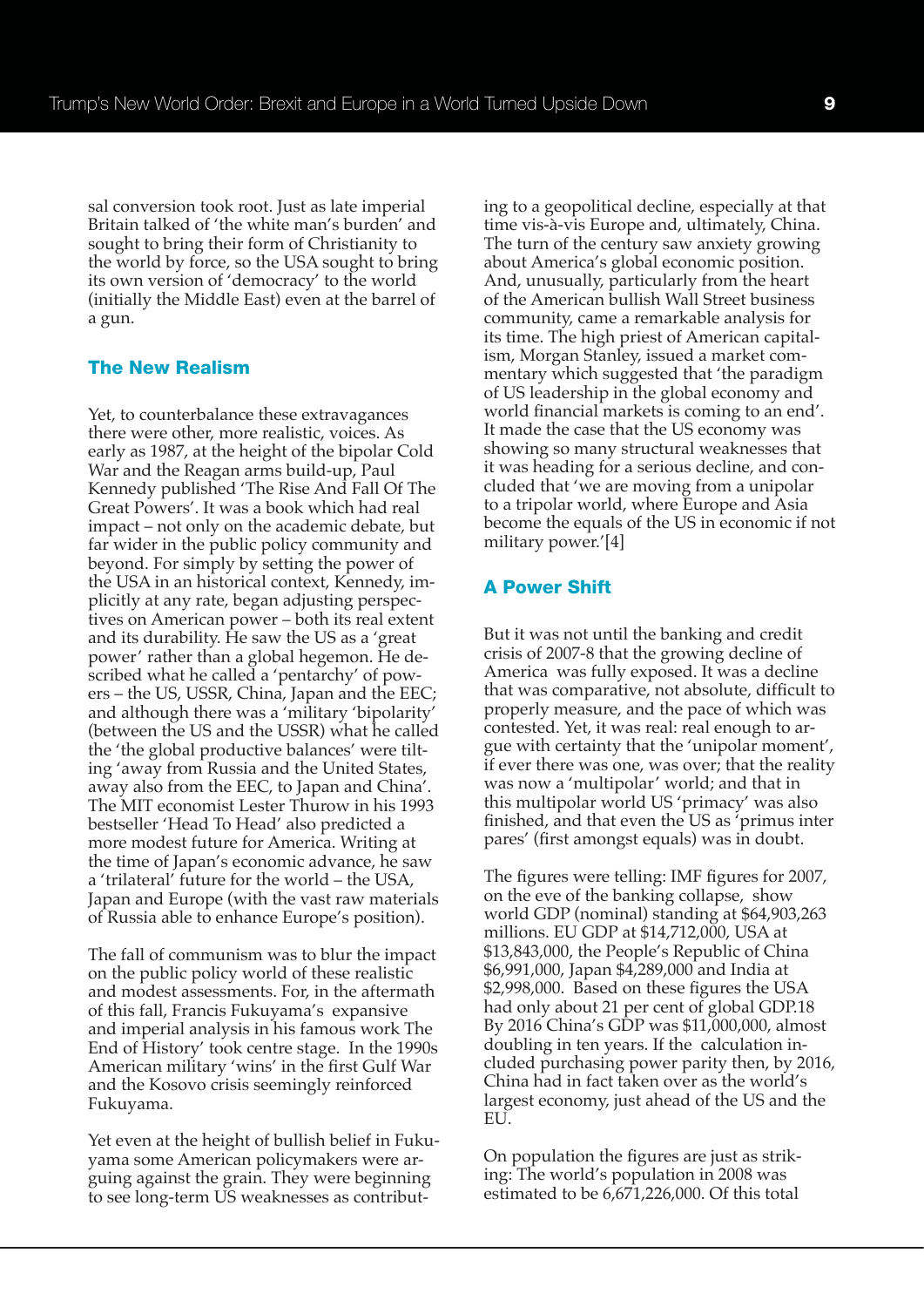China's population was 1,324,723,000, India's 1,134,893,000, the EU's 497,198,000 and the USA's, 304,499,000 only 4.46 per cent of the world's population. Since then China's population policy has stabilised – its 2016 population remaining at 1.3 bn (with India now equal to China, and the US at 325 m).

The figures make the point more effectively than any words. The US – with around  $20\%$  of global GDP and around 4.5% of the world's population inhabits a geopolitical world, which is now multipolar in character. The EU (with a roughly equal GDP), fast-growing China and India, and energy-rich Russia, are all, in the short-term, potential competitors as global superpowers. The US lead in military strength remains impressive – twice that of the nearest spend of the total of the 27 EU nations. But there is a very big question about the exact relationship between 'hard power', even highly mobile and technologically advanced 'hard power', and real power in the world. There is obviously some relationship (this writer believes a strong one), but exactly how military spending fits into the mix of GDP, population, attractiveness, domestic tranquillity, creativity and the rest remains difficult to judge.

Whatever the precise figures, it amounts to a power shift, a global power shift. In the 1990s the western political class had been slow to recognise this shift – one effected during their watch. It was later acknowledged by one of their own, Tony Blair, when he argued, peculiarly, that he understood these global changes better after he left power. In June 2008 he suggested that 'the other change I have got to know better since leaving No. 10 is that the whole centre of gravity in the world is shifting east, that for countries like us, and Europe and America, this is a change so profound that I don't think we yet quite understand its consequences or its implications for us…We are about to enter a new epoch in terms of power relations.'[5]

Others had noticed earlier. China specialist Martin Jacques had made the case that 'a fundamental shift in power from the developed world to the developing world, and above all China and India' was underway and that 'we have not witnessed anything like this since the inception of the West as an industrial powerhouse in the 19th century.'[6] It was a sentiment increasingly echoed within the US itself from, as reported earlier, writers as diverse as Pat Buchanan and Chalmers Johnson. In his book, Johnson, a professor at the University of California, argued that:

 'Americans like me, born before World War II, have personal knowledge – in some cases personal experience – of the collapse of at least six empires: those of Nazi Germany, imperial Japan, Great Britain, France, the Netherlands, and the Soviet Union. A combination of imperial overstretch, rigid economic institutions, and an inability to reform weakened all these empires…there is no reason to think that an American empire will not go the same way – and for the same reasons.'[7]

### The New Multipolar World

The dangers inherent in the new multipolar reality were also becoming apparent. The era of 'globalisation' had changed the world forever, and many globalising features would remain. Cultural and technological globalisation – the huge increase in communications between people – was here to stay; as were aspects of economic globalisation (such as the increased trade and capital movements of the post-communist era). But it was also becoming clear that this new world would not be managed from one centre – either politically or economically. Neither Washington (or New York, Brussels or Beijing would rule, let alone 'lead' or 'guide', the new world order. In this respect the new order remained a Westphalian order. It had many of the characteristics of the old 'great power' system that emerged out of that seventeenth century treaty which set in train an anarchic international system based upon separate nation-state 'sovereignties'.

An optimistic reading of the new multipolar world, however, was that the new multiple poles would have no alternative but to resolve differences and conflicts through negotiation and compromise, and, importantly, would be able to keep the peace – as during the Cold War – through deterrence. In a multipolar world, global institutions – the UN, the IMF,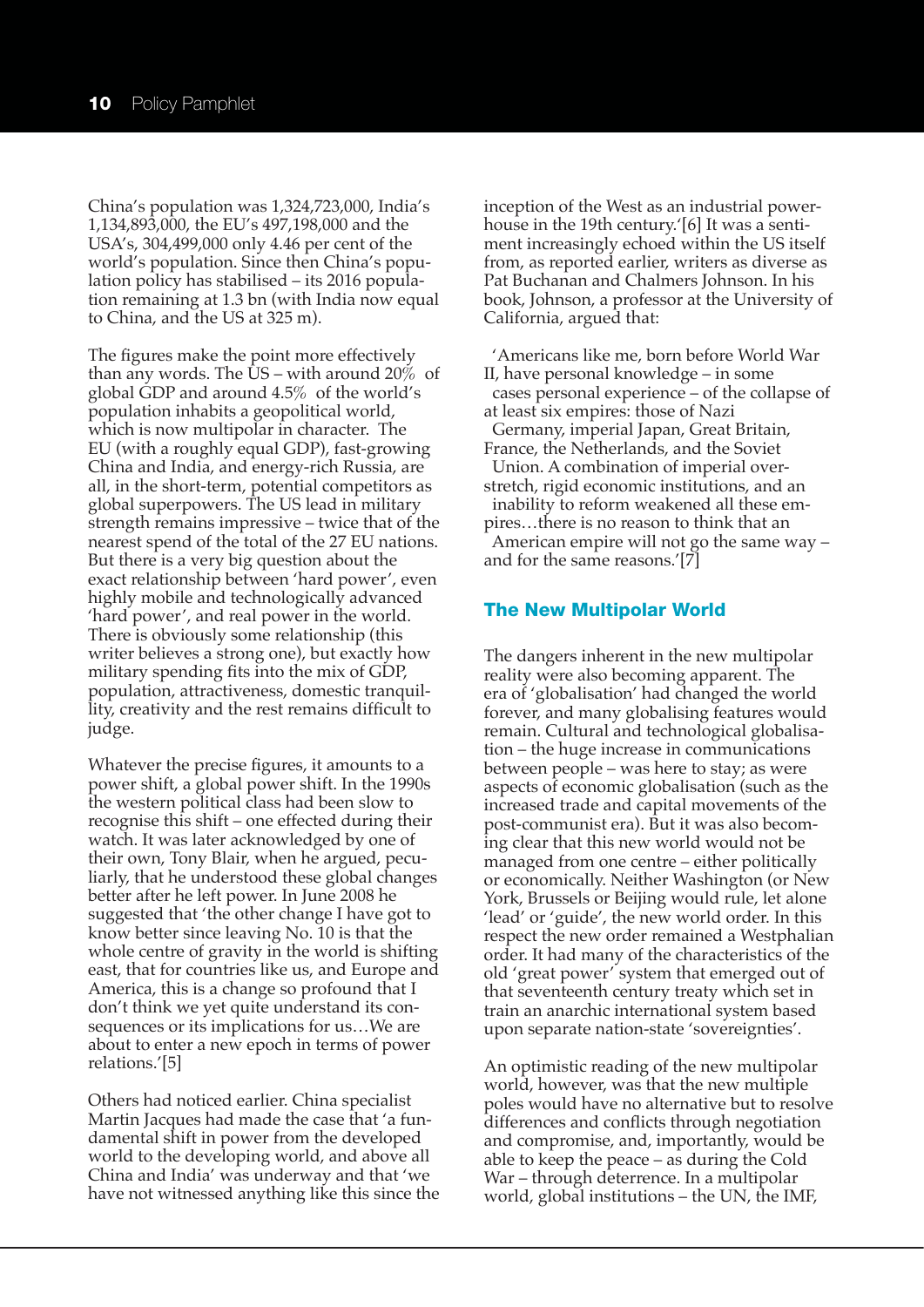the World Bank, the WTO – would no longer be dominated by one power, or one alliance of powers, but could be fora for dialogue, discussion, compromise and peacekeeping. And, over time, a multipolar world could conceivably become a platform for convergence into some form of global governance.

In May 2004, as EU membership grew by 10 to reach 25 members, a few somewhat grandiose European thinkers were beginning to see the way this enlargement as a way forward globally. And by 2008, through the expansion of the EU (by a series of international treaties) a law-based multilateral system had spread to cover 27 nations with 500 million people – and in future it could, theoretically at least, add even more nations. This EU system could certainly see a future in which it could expand into parts of Eurasia and, maybe, even into Russia and parts of the Islamic world; but, even should it so expand, it would certainly not be able to encompass the whole world. For at some stage it would need to deal with China or the USA where, in both cases, largely unspoken Westphalian sovereignties die very, very hard.

And, as for the genuine desire held by many for a world government (or at least global governance), the new multipolar system will certainly not secure this long-held objective. Yet, it may move us a bit closer – for it is predicated on the notion that global government cannot come out of the barrel of a gun, it can only come out of genuine need and agreement. And the new multipolar system, comprising only a few major 'poles', could, just conceivably, become a realistic launching pad for some kind of global governance, if not government.

The new multipolar world now emerging may well have its dangers; but it has one great advantage over the botched attempt in the 1990s to 'remake the world' through 'globalisation'. For by recognising reality, and by recognising differences and sensibilities, multipolarity is more stable, and sustainable, as a system.

#### **'America First'**

Today's Trumpian 'America First' thinking involves a recognition of the relative decline of the USA as a world power- and, importantly, the acceptance of the reality of a new multipolar world. The new foreign policy thinking amounts to more than just a case of re-drawing or retrenching the American-led international system ( it could be argued that the Obama years started that process, particularly in the Middle East). Rather, it involves the end of internationalist, interventionist, or, as some theoretical Trumpists would have it, imperial thinking.

'America First' - at least as so far definedseeks a foreign policy based upon strategic bilateral deals between nations and blocs and not upon maintaining an 'empire' based upon universalist principles. It sees America as a 'great power, even one that needs to build up its military, and it sees America as remaining the world's leading power- but 'primus inter pares', first amongst equals, amongst the global players.

This has immense, historic, implications for America's allies, both in Europe and Asia. Allies are no longer seen as embedded in a system run from Washington, for which the USA would make necessary sacrifices for the greater good of the 'empire'. Rather, allies are seen as independent players with whom America will make deals. The allies should keep in mind that alliances are temporary arrangements only. In the Trumpian future allies can expect support from the USA only if they pull their weight – which often means increasing their spending on defence and security. Trump has already singled out Saudi Arabia, Japan and Germany as allies being over dependent on US protection.

#### **Russia**

Perhaps the most important foreign policy change to expect is in US relations with Russia. Trump consistently argued during the election campaign that a new, more friendly, relationship between the US and Russia 'would be nice', and he criticised some of the Clinton camp's proposed anti-Russian policies – such as the idea floated by some around Clinton to establish a 'no fly zone' in Syria (a move which some critics argued would run the risk of American and Russian jets confronting each other).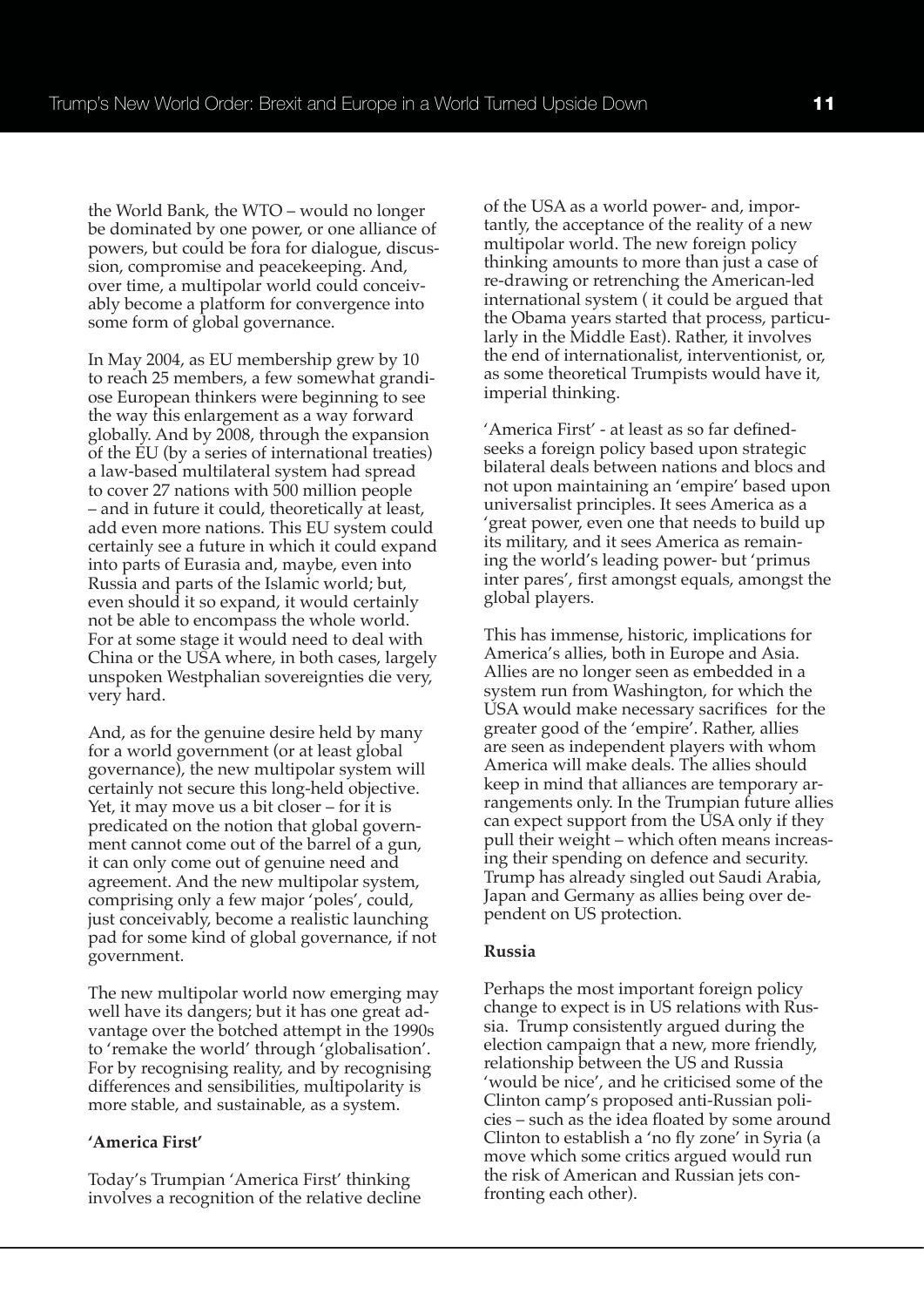A President Trump may well seek another 'reset' in the relations between Washington and Moscow – but, this time, one that he would no doubt hope is sustainable. The incoming administration seems to see great virtue in seeking an agreement with Russia to deal with what the Trump camp think is the most urgent threat to US security – namely the socalled Islamic State. A serious rapprochement with Russia might well see the US abandon or weaken sanctions on Russia and develop a different, more accommodating, strategy in eastern Europe, with acceptance of the Crimea situation, and less support for the Kiev government. The incoming administration is unlikely to abandon NATO altogether but may well set in train a debate about its relevance, objectives and financing. As I will argue, this new look at NATO may well be the longawaited catalyst for serious change in Europe: either to finally politically unite the continent or, alternatively, to fracture and Balkanise it.

However, anti-Russian sentiment dies hard in the US – particularly in its intelligence communities and amongst some east European lobbying groups – and a sustainable 'reset' may not be possible. However, a successful alteration in American policy towards Moscow could not only alter East-West relationships but also detach Russia from its growing alignment with China.

The recent tilt in Russian foreign policy towards China has begun to worry many geopolitical thinkers in Washington. The works of H.J. Mackinder, the father of contemporary geopolitics, are now coming back into fashion and some strategists are beginning to worry about the emergence of 'Eurasia' and the threat it could pose to the USA and the West. Mackinder's famous phrase that 'whoever rules the world-island [of Eurasia] commands the world' still has that chillingly realistic quality. Former American National Security Advisor Zbigniew Brzezinski, has argued that 'for America, the chief geopolitical prize is Eurasia', and that 'Eurasia is the world's largest continent and is geopolitically axial. A power that dominates Eurasia would control two of the world's three most advanced and economically productive regions. About 75% of the world's people live in Eurasia and most of the world's physical wealth is there too.' A

long-term devotee of the American empire, Brzezinski has outlined his fear that the US might well become marginalized in Eurasia or even 'ejected' from the continent altogether – a fear he suggests might well be realised should America be ejected 'by its western partners from its perch on the western periphery.'[8]

Of course, the extent to which the Kremlin is determined, no matter how western policy develops, to pursue a 'Eurasian' strategy and turn away from the West is still unknown. Yet, there does remain in Moscow quite a serious lobby in favour of restoring good relations, so it may be worth a try.

#### **China**

Central to the 'America First' view of the world is the need for a complete overhaul of US-China relations. In the new thinking there is a sense that an historic mistake was made by the attempt during the Nixon's presidency, and since to strengthen China against the Soviet Union. Others believe that the mistake was later, when, under the Clinton presidency, China was admitted to the World Trade Organisation – accelerating the deep economic and trade relationship that many believe is the primary cause of job and wealth losses in the manufacturing Midwest.

On the 17th September 2001, just six days after the 9/11 atrocities in New York and Washington, the 15 year-long negotiations on China's terms of membership of the World Trade Organisation were formally concluded, paving the way for formal agreement in Doha, Qatar, later in November. Mike Moore, the WTO Director-General hailed the agreement as a 'defining moment in the history of the multilateral trading system'. And so it was. In the agreement China committed itself to open and 'liberalise' its regime including telecoms, banking and insurance. The Clinton administration had been the engine that pushed this agreement through Congress, and Bill Clinton himself was thrilled that all his efforts had borne fruit. He had tied his legacy to the deal; and, following the US-China agreement that opened the way for the China's WTO membership, Clinton declared that 'I'll fight to make China's trade status permanent'; he argued that exports to 'China now support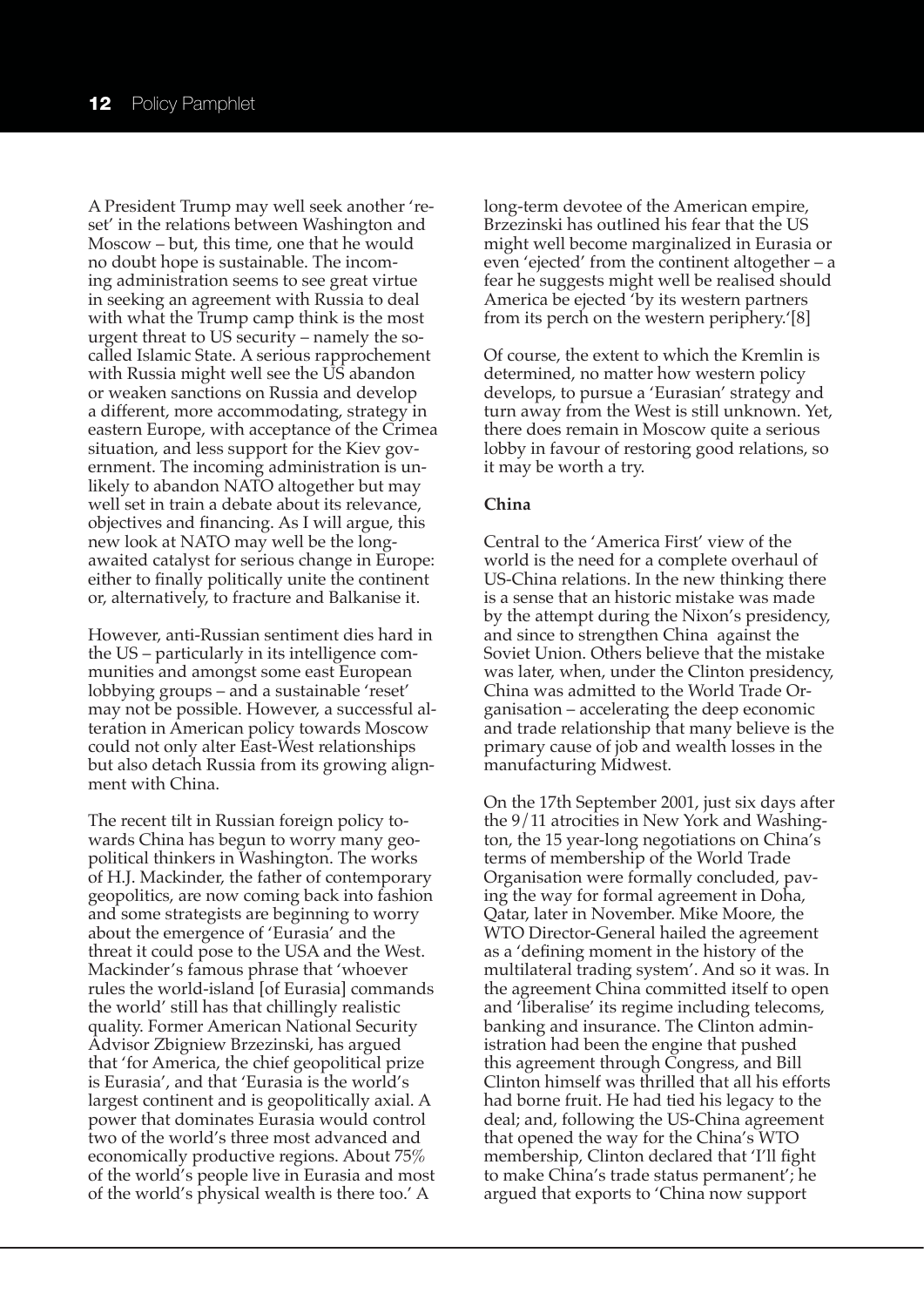hundreds of thousands of American jobs' and that 'these figures can grow substantially with the new Chinese market the WTO agreement creates.' In 1999 his spokesman on Asia had predicted that the WTO deal would 'clearly shrink' the US trade deficit with China – this, even though many economists believed that it would achieve exactly the opposite result.

Bill Clinton could feel proud. The financial crisis of 1998 had shaken everybody – but the western-led financial system had survived. American business had broadened and deepened the 'globalisation project' and brought Asia into it. By so doing the American financial system seemed to have been shored up; and China's addition had secured low inflation into the future allowing the US financial system to create another credit boom and a further run up of debt.

But events were not to work out quite as foreseen by the pro-globalising lobby. The trade deficit with China did not come down. Indeed it was to go up – dramatically so. It rose from \$68 billion in 1999 to \$201 billion in 2005 and thence to a staggering \$256 billion in 2007. By 2016 it was \$288 billion.[US Census Bureau for relevant years] China did not open its markets as foreseen in the WTO deal. Instead, she placed severe restrictions on western penetration of many of her service sector markets, and created an Asian market for her products thus heralding the arrival of a powerful Asian internal market bloc with China at its hub.

Indeed, it was slowly becoming a distinct possibility that the western leadership class may have misunderstood the whole China process. Westerners glibly, and patronisingly, talked about 'managing' China's rise, as though they were still in charge. Indeed it was the other way round. Mark Leonard has reported that China's new intellectual class are beginning to exhibit the confidence of a superpower – so much so that some are now adopting the condescension of superpower thinking and seeing it as their duty, not just Washington's, to 'manage' change – in particular the decline of the West. Whatever the real situation with China, few people outside neocon circles in the USA were any longer talking about an Americanled world system.

#### The Future: Cold War in Asia?

How the West ultimately reacts to this new communist superpower active in the world will depend upon the health of 'CHINUSA', that is whether America and China have become so economically dependent upon each other, and so intertwined, that there can now be no turning back. I argued in my 2008 book, MELTDOWN, that there were two routes forward. First, that should the trade and debt relationship continue then the American-Chinese relationship will deepen even further and may well, over time, become, in effect, a tight economic alliance – even a kind of economic NATO in the Pacific. I also argued that the alternative, and more likely, course was just as stark – a souring of relations between the two powers that would lead to a reordering of the relationship and eventually to a new 'cold war'.

In 2005 Andrew Small of The Foreign Policy Centre in London pointed to the dangers ahead. 'If this were a looming conflict between two small countries in a strategically unimportant part of the world' he argued, then 'there would be people lining up to urge early interventions and preventive measures'. However, he added, 'this is a looming conflict between the two major powers of the coming century and if leaders, officials and thinkers on both sides do not work towards finding an answer to the 'big question' that everyone can live with, it is a century that could instead see everyone having to live again with systematic global insecurity and the constant spectre of war'.[9]

This is a theme systematically developed by the US academic and campaigner Peter Navarro whose book 'Death By China' had a huge influence on President Trump's thinking – so much so that Navarro has now been appointed to the post of Chairman of The White House National Trade Council. His basic argument- that China possesses an unfair trade advantage because of its cheap labour costs, its pegging of the currency to the dollar at a rate well below market value, its export subsidies and its deregulated and 'abusive' labour and environmental system- seems to have caught on in important circles in the USA, not least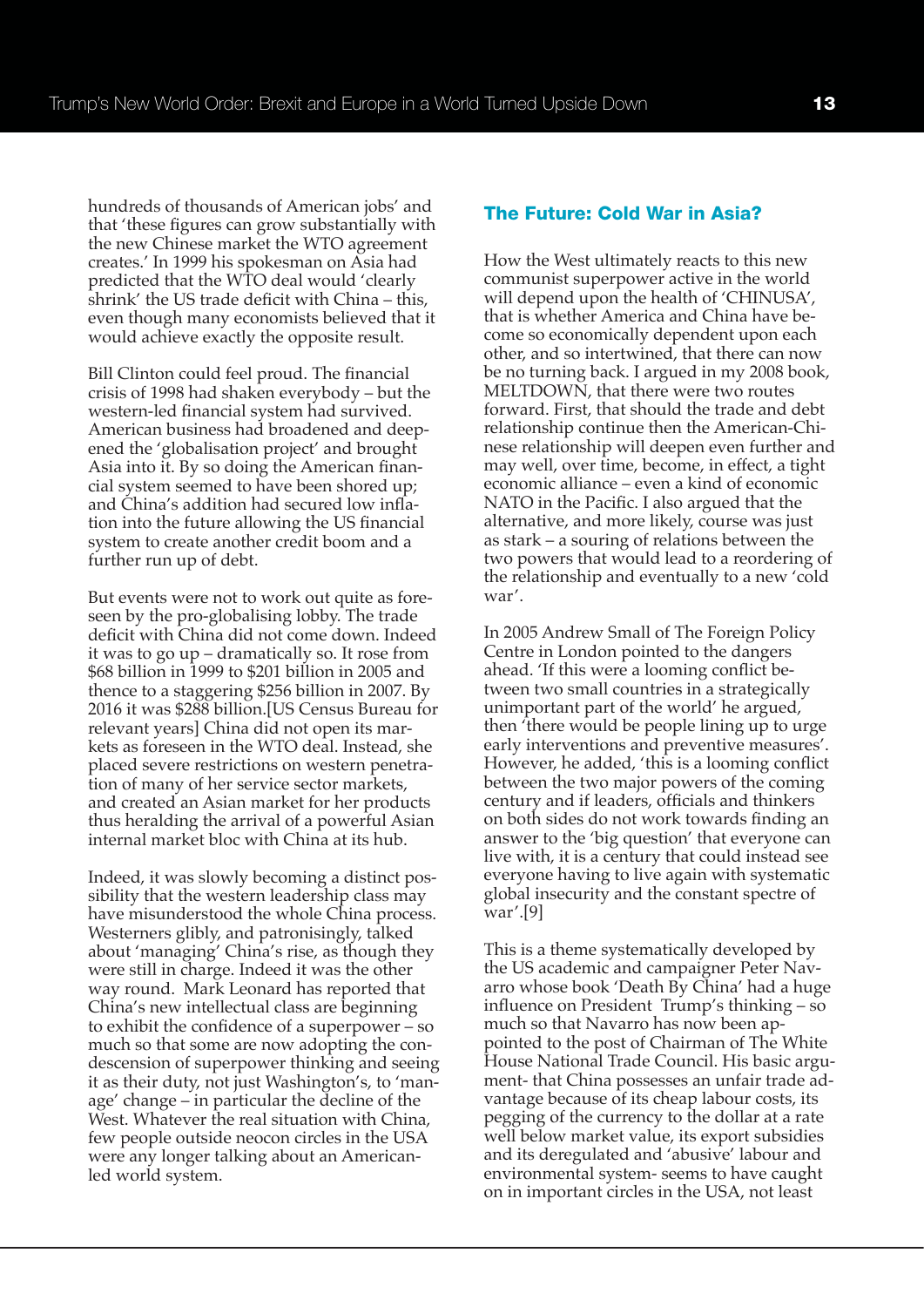the new White House team, including advisor Steve Bannon and the President himself. Allied to this, there is also a growing American lobby that sees China's military policy in Asia as a direct threat to US interests, the kind of approach that could easily herald a new cold war in the Pacific.

If a new course in American-Chinese relations is indeed to be set in the Trump era then the question will arise: can it be controlled as successfully as the earlier Cold War between the USA and the Soviet Union? These questions will bring to the fore the western debate about ' liberal universalism versus geopolitical realism'. In 2008 I argued that 'A new cold war [this time between the USA and China] would more likely return the realist, and realistic, approach to centre-stage in western thinking. Western strategy towards China might then well become based upon strategic interests, probably primarily economic, rather than upon the attempted imposition of universal, that is western, values. But any 'realist' grand strategy with regard to China will need to grapple with the thorny problem of trade, and the protectionist issue'. [10]

The orthodoxy prevalent from Clinton to Bush (and Blair to Brown) held that China could do the jobs westerners no longer want, or could afford to do, whilst western countries concentrate on and perfected their comparative advantage in the knowledge-based and high-added-value sectors. It became clear that China will soon be able to compete as effectively in the service and knowledge-based sector as it has in manufacturing, a potential problem that was evident by 2010. Setting a 3% of GDP EU target for overall spending on R&D (up from a 'stagnating' level of 1.9 per cent) Jan Potocnik, the EU Science and Research Commissioner, noted that research investment in China would grow by 20 per cent. European MP Caroline Lucas noted that 'almost 20% of China's exports are already classified as hi-tech and, with 2 million graduates a year, there's every reason to believe that this percentage will grow'. Even 'free trade' advocates in Britain could see the problem. 'There is nothing the UK does now that China won't be able to produce in five years' commented the then CBI chief, Sir Digby Jones, as early as 2005, adding that China produced

400,000 science and engineering graduates each year, a level which the UK was failing to match.

Still little has been done to change these trendlines as the leaderships of the West have continued to indulge a globalist neoliberal addiction. Even in 2008, the year of the Beijing Olympic games, while the global economic downturn added crisis -caused job losses to those resulting from free trade with Asia, western leaders were still talking about 'competing' with China in the 'global economy'. Geopolitically, they have been unable to adopt a common view about future relations with the Asian giant. Americans and European alike were putting their faith in a future in which the global 'market economy' and further global integration would modernise and democratise China, soften her global ambitions and continue the high road to a new equilibrium if not quite CHINUSA. It was, and is, a very fanciful expectation.

#### Trump and Europe

#### **Balkanisation**

As things stand at the moment it would seem that the Trump era – should it seriously enact an 'America First' strategy and wind down the hegemonic empire, base its foreign policy on bilateral deals, and intervene with protectionist policies in the globalisation process – will inevitably push the world into trade blocs. The big question is: will Europe, the EU, the Euro-Zone, be one of them?

It can either respond to the new world by playing to its existing strengths and continuing the process underway since the 1950s – that is towards an integrated economic, trading and currency bloc governed increasingly by political union, in essence a European superstate able to compete with the USA and China. Or, alternatively, succumb to the forces of populist nationalism now stalking the continent, which will break the union and return Europe to its earlier nationalist era. Dissolved into single nations with separate interests, this kind of Europe in the coming age of blocs is inviting nothing less than 'Balkanisation' with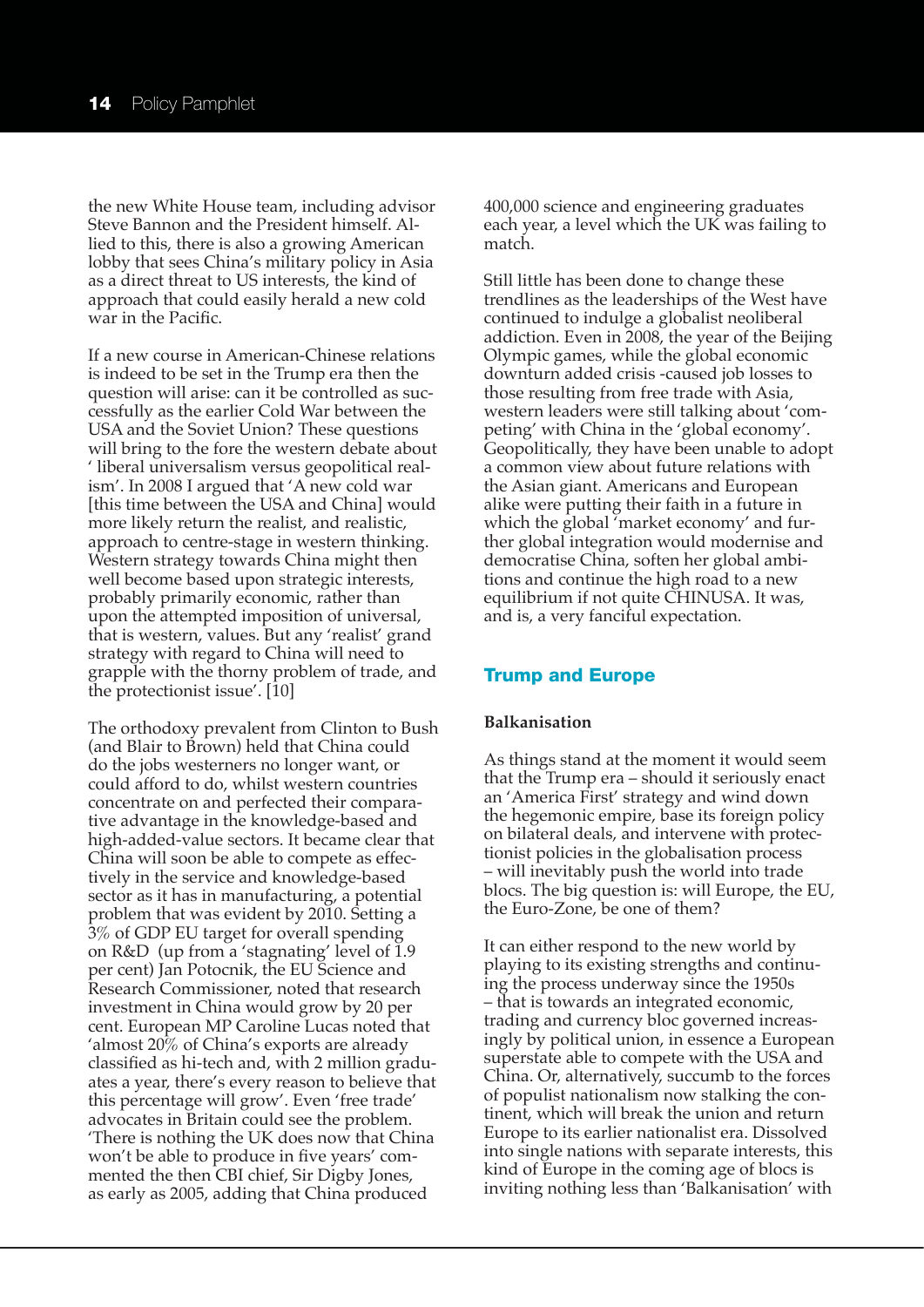its individual countries at the mercy of big global capital and big global players, parceled out amongst the great powers. That is why the present rise of populist nationalism – though understandable – is a dead end!

The present political and social climate in Europe is creating the conditions for this dead end. In my view the growth of populist nationalism in Europe is born of two factors, neither of them directly related to European integration, the Euro or the EU. First, there is the continuing fall-out in Europe of the 2008 global banking crisis. It was unfortunate for the European project that the global credit crisis erupted in 2008 before the political side of the European project could be properly developed and whilst the euro currency was still bedding in. The credit crisis revealed the flaws in a half-completed project – flaws that would have been solved by political union (and a transfer union) had the union had time to develop. Political union would solve many problems even now but the political will to forge such a union is not there.

The second flaw was the post- 2008 macroeconomic response of Europe's right of centre, orthodox economic leadership, particularly in Germany. The post- 2008 imposition of orthodox fiscal economic policies on the whole of the eurozone, though it suited Germany itself, created a pan- EU austerity which, from Greece to Portugal to Spain and to Italy, has put huge strains on the Euro-area and led to nationalist and populist responses throughout the continent.

Following 2008, the German authorities, previously the great bulwark of European federalism, began to weaken in their erstwhile resolve. The whole thrust of postwar German statecraft from Adenauer to Kohl and beyond had been to anchor Germany firmly in the West as the great defence against the rise of extremism at home and resentment of Germany abroad. By so anchoring herself –an economic giant but still a political dwarf – she could pursue her foreign and security aims through European policy in an unthreatening way. In sum, Germany would effectively lead Europe but pursue her objectives through it. And as part of this coherent strategy, she would work hand in hand with France in

an alliance that would form the core of the European Project. In sum, Germany would re-enter world politics through the mechanism of the European Union. Since 2008, however. the consensus behind this European strategy has weakened. An 'alternative' for Germany has emerged that argues for a more traditional nationalist posture in which the country acts strictly in its 'national interest', no longer seeing her destiny as tied to that of the EU.

Of course, Germany does seemingly have different short-term interests from many other EU states. For instance, she has continued to benefit from economic globalisation through sales of German goods, particularly cars, into Asia. By comparison much of the rest of Europe, particularly in the South, has done very badly out of globalisation – the region has been losing jobs to Asia for over two decades, and since the 2008 banking and credit crisis, fiscal positions have worsened to the point where, with a half-finished eurozone without a eurobond, they are finding it difficult to raise money. And in return for helping out their fellow eurozone members the German authorities have imposed further austerity measures – measures which weaken the social fabrics of the indebted countries and increase hostility to Germany throughout the union. In sum, the German refusal to establish what any self-respecting union would automatically do – that is, establish a transfer union controlled politically (as in the USA) – is contemporary Germany's great failure of statecraft.

Thus, Europe's present travails have little to do with the oft-cited 'flawed' structure of the EU or the Eurozone or with the 'Brussels bureaucracy'. Rather, they have everything to do with the austerity regime. With a jobs crisis throughout Europe, the migration crisis caused by the Syrian conflict could not have come at a worse time. It simply fuelled the arguments of European nationalists that the EU was the problem, and that if the EU could not solve the austerity and migration crises then the national governments, by 'taking back control', would do the job. Of course, there is no likelihood that European nations on their own can solve these great problems – they may well make them worse – but populist propaganda, simply pointing to existing EU failures, had a weapon and was using it to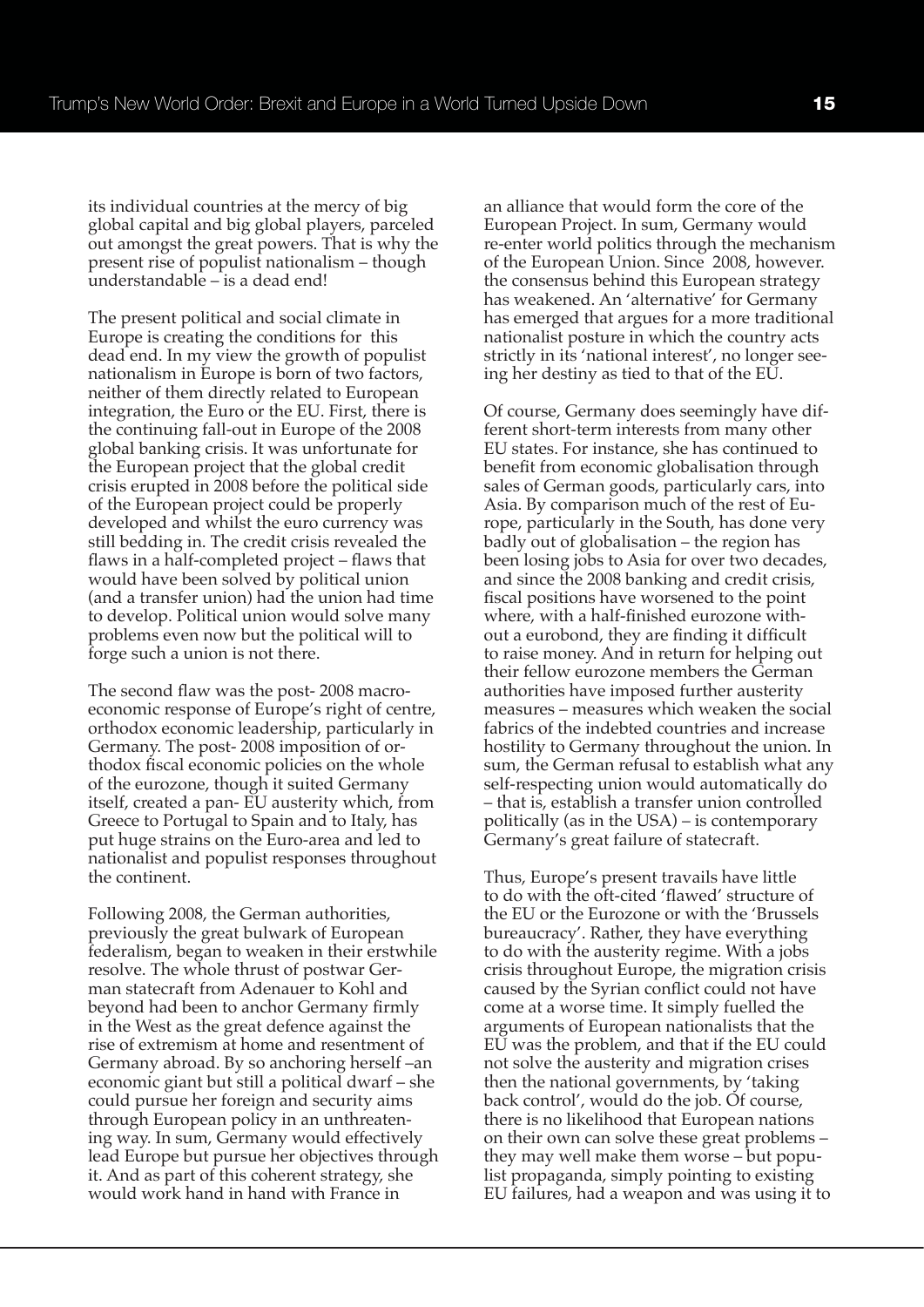decisive effect.

Because of these policy choices the EU and the Eurozone have become associated with austerity and mass immigration, rather than being seen as policy-neutral institutions. The EU and the Eurozone are not policies! They are institutions! When policies fail in a proper federal state the state itself is not blamed. Rather the leadership of the state is blamed, and changed, and the institutions carry on. The problem for the EU and the Eurozone is that they are not yet a state, and those who oppose them ever becoming so are using austerity and the immigration failures to break 'the European project' before it can develop the attributes of a state and thus become policy neutral.

So, there remains a very strong argument that in order to save 'the European Project' from the disaster of a return to European nationalisms, the policies of austerity and immigration need to change. It has long been my belief that should Europe abandon austerity and embark upon a huge pan-European transformative stimulus program then much of the present anti-European populism would melt like a snowflake in early spring. In the US the Trump presidency is promising just such a massive stimulus programme aimed specifically at growing the American economy around 5% per year thus, aided by protectionist measures, helping to bring jobs back to the US and cut the debt. It is something of a gamble, but is no more so than the orthodox path the US has been following. As this stimulus gets underway, Europe should seek to emulate it. There is, as I write in early 2017, already evidence that the Eurozone economy is picking up and that unemployment is finally falling. Yet, whether this new cycle will be strong enough to overwhelm existing resentments and deny the populists the fuel they need, is yet to be seen.

A change of policy and strategy in Europe depends upon a change of policy and strategy in Germany. It remains an open question, though, whether Germany will be able to rescue 'The Project'. Disillusionment with much of the rest of Europe runs high in contemporary Germany. And an 'alternative' future for Germany free from 'the drag of the EU'

remains a temptation. A successful future for an 'independent' country trading in the socalled 'global market' – although a fantasy in Britain – is realistic in Germany, and forms the basis for the 'alternative strategy' for Germany (alternative to the EU, that is).

However, one positive point is that, as the recent extreme phase of globalisation comes to an end, and in the new Trumpian order world trade declines and trade blocs emerge, the divergences between 'pro-globalisation' Germany (and the EU North) and 'antiglobalisation' Southern Europe will begin to fade. In essence it is this difference in attitudes to globalisation between 'north' and 'south' Europe that represents the true faultline in the Eurozone. As globalisation comes to an end and is replaced by trade protection within trade blocs, Europe's states will increasingly see themselves as being in the same situation. In such circumstances progress can finally be made towards further integration and political union. Already, the allure of China for German exporters may well be slightly fading as the imbalances of trade and capital moves in China's direction. For instance, a recent report by a China Studies think-tank stated that 2016 was the first year that the balance was in China's favour – Chinese acquisitions in Germany soared to £11 billion whilst German acquisitions in China amounted to a mere £3.5 billion.[11]

#### **A Future For NATO?**

For European leaders the most unnerving aspect of Donald Trump was his campaign rhetoric about NATO and its future. Many of Europe's leaders, having spent a lifetime sheltering under American protection – either under the nuclear umbrella or in the fight against terrorism – cannot envisage a life without it. The British establishment has built its whole strategic position around 'the special relationship' with Washington, as has, in its more realistic way, the German political leadership.

However, this alliance, though touted as the most successful in history, was essentially a creature of the Cold War between the West and the communist bloc. When the Cold War ended many commentators suggested that NATO had lost its raison d'être and become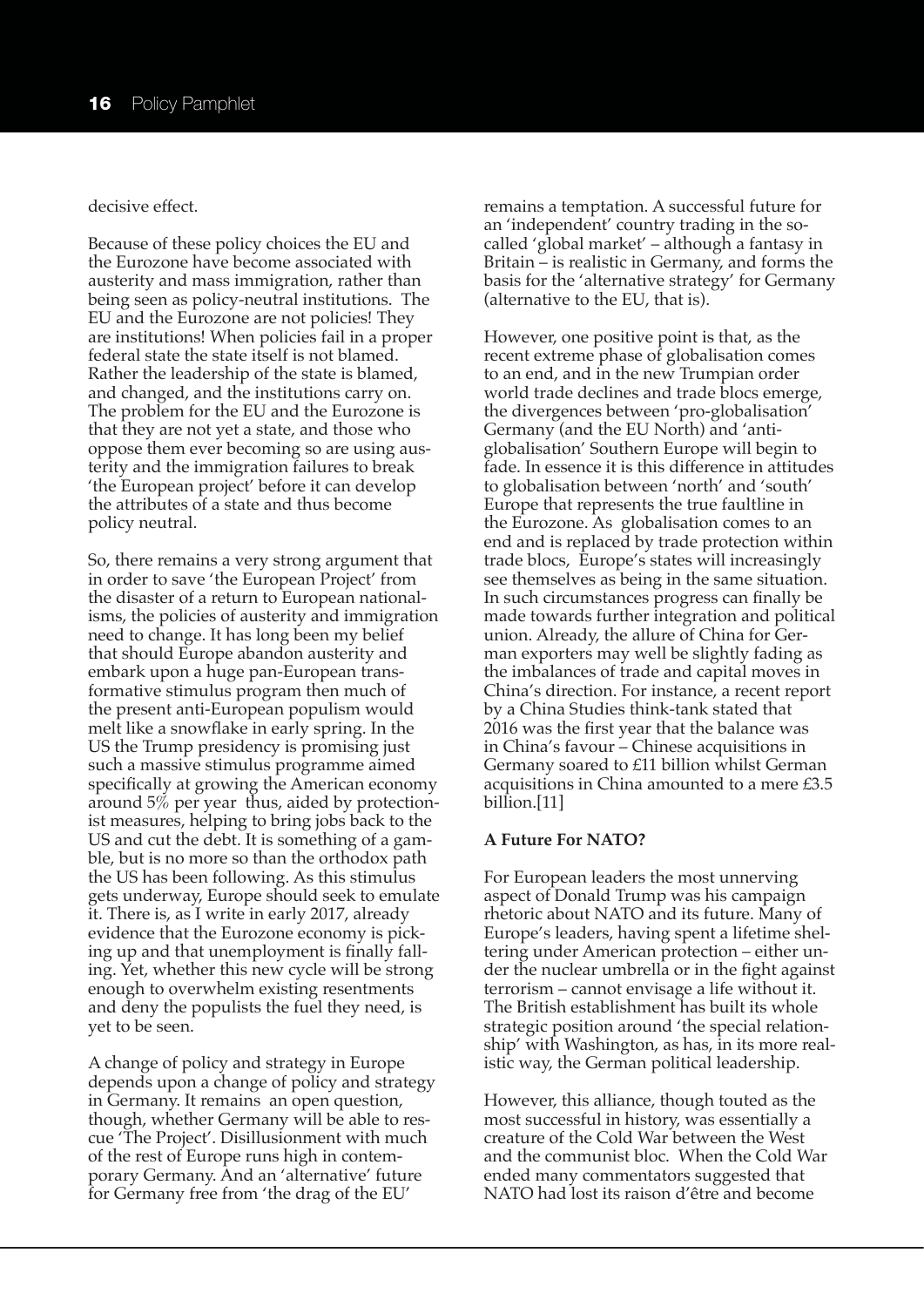obsolete, even redundant. In 2003 this author wrote a pamphlet for The Federal Trust entitled 'Re-Thinking NATO: A Declaration of European Independence' which argued for a 'European' wing of NATO which could transmute into a proper European Defence system including a European army.

Yet it was not to be. Although the Soviet Union no longer posed any kind of threat to the West, NATO retained a purpose as conflicts broke out in Yugoslavia, US leadership of the West was re-emphasised by the need to respond to the growth of radical Islamic terrorism – particularly through intelligence cooperation– which became a paramount concern. And when the US-led coalition invaded Iraq in 2003, although both France and Germany broke ranks this was not a prelude to any serious development of an alternative European security policy. As recently as 2015 as the Ukrainian crisis broke and sanctions were instituted against Russia- European leaders were still resting their security upon, and taking their lead from, Uncle Sam. Only now, in 2017, with a regime change in Washington in prospect, are European leaderships beginning to think seriously about an autonomous European defence and security policy.

It remains a stark argument, but the habit of relying on the USA for defence and security has meant that Europe's leaders have, in essence, wasted the 25 years since the end of the Cold War. Instead of bickering and dithering they could have united the continent in an autonomous security and defence system- in alliance, of course, with the United States. And now, with a new quasi-isolationism in the White House, and American pressure for revising NATO (and increasing European NATO's defence expenditure) Europe will now need to move fast to shore up its geopolitical position in a rapidly changing world.

As the Europeans await the Trump administration's new European policy, European defence and intelligence co-operation and integration is finally being taken seriously. But, with populist nationalism in Europe on the rise, securing such a European system will be politically difficult. The populists will tend to oppose more spending (preferring to spend money on welfare services) and will certainly

oppose a ' European army', thus, ultimately, continuing to rely upon US protection- if it is granted!

#### **'Europe First'?**

There is another geopolitical issue arising here. Should European unity ultimately prevail over the populists – and the Europeans finally get their defence and security act together – what would be the best architecture for the West? If we can establish what many pro-Europeans argue they want - a real European wing of NATO, in alliance with, but no longer reliant upon, the Pentagon- could this easily dissolve into 'two Wests', that is two political centres that would inevitably start competing, even possibly conflicting? The divided Roman Empire comes to mind.

In an era of 'America First', those favouring 'one West' are most likely to be on a losing wicket. 'America First' means 'America First' and its adherents will only tolerate 'one West' on American terms – a situation some Euro-Federalists will argue already exists.

Indeed those who believe that 'one West' – albeit with two equal pillars – is possible may ponder the point that ultimately, a common, or even single, 'West' can only be successfully constructed (like the EU itself has been) should the parties share values and interests in common. Obviously the USA and the EU hold some very basic interests in common – they are both advanced industrial and commercial societies, and they share a common interest in maintaining their high living standards within sustainable economic development as well as protecting their free societies based upon law.

Yet, since the end of the Cold War American and European interests in some key parts of the world have begun to diverge – particularly in Europe's neighbourhood. Europe's future energy needs demand maintaining a reasonable relationship with Russia, and a strategic long-term 'energy for markets' deal between the EU states and Russia could stabilise relations across the old cold war divide. Before the Trump election, Washington, particularly the neoconservatives, saw Russia in a very different light and promoted an adversarial rela-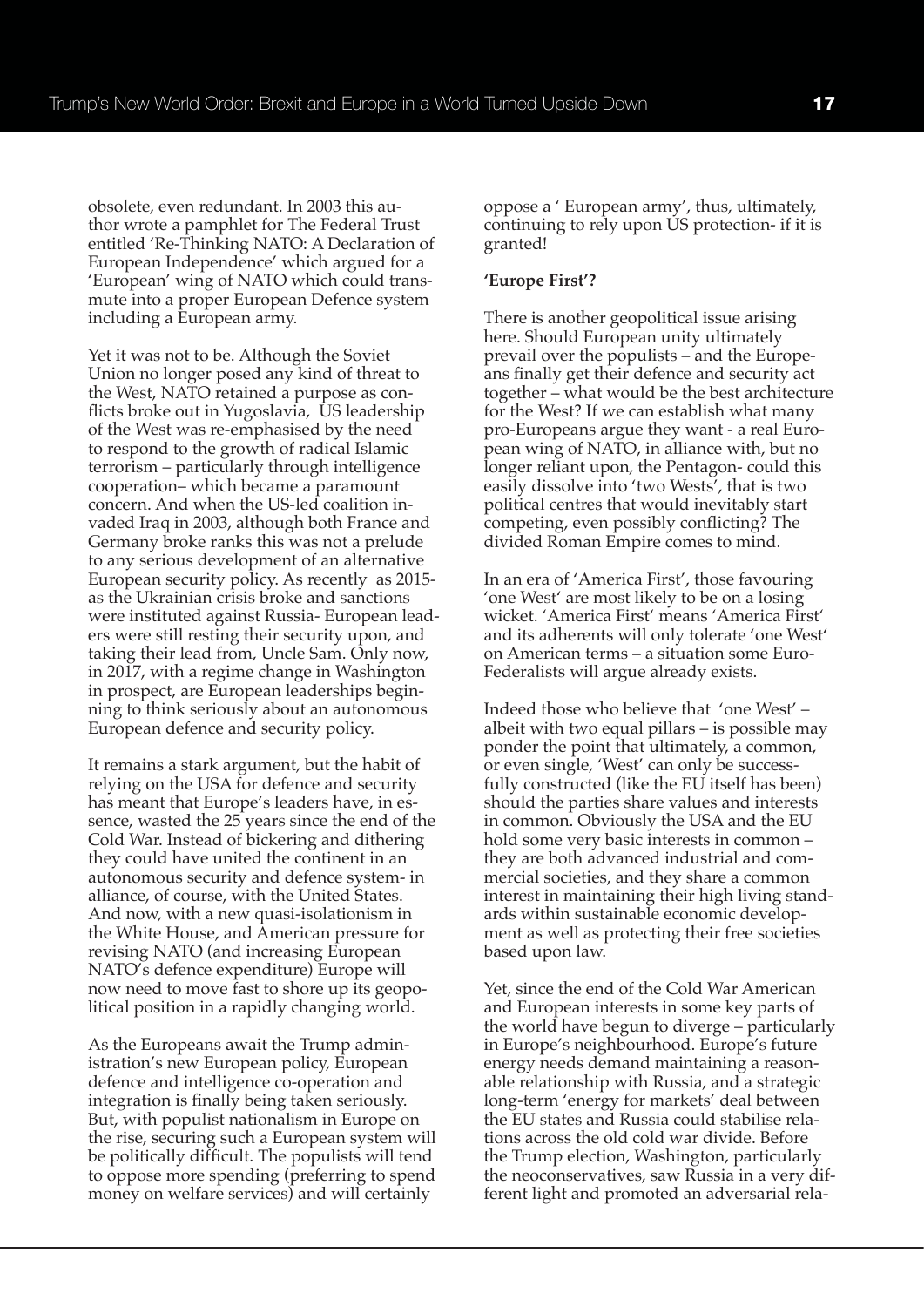tionship with the Kremlin. Post-Trump it will be fascinating to see if Europe and America begin to view the Middle East and the Maghreb through somewhat different eyes. Many in Europe see the region as its neighbourhood (and would like to develop neighbourhood policies, if such really exist), whereas Washington's interest in the region, will still primarily lie in oil and counter-terrorism.

One immediate flash point between a Trump America and Europe may well be the approach to Iran. Given their preferences, most European governments (including the German) will want to continue to support Obama's Iranian nuclear deal whereas the incoming Trump administration may well abandon it. Of course, Trump's strong criticism of the agreement may well have simply been campaign rhetoric, a useful stick to depict Obama and the Democrats as weak, and may well be watered down. Much will depend upon Trump's Israeli policy – for Israel will remain a major lobby in favour of scrapping the deal – whereas Europe will want to keep it. As of writing it seems that Trump's central concern in the region is in 'defeating Isis', and to that end he may try to secure an American-Russian strategic alliance in the region. In any event, how European leaders react to all this – and whether they act in a united way – will help determine which of the three broad options for Europe's future – Balkanisation, One West or Two Wests – will ultimately emerge.

The China question might also serve to diverge American and European interests. For instance, I questioned in 2008 that 'should a future Washington administration put up tariffs on Chinese imports, ought the EU to show solidarity with Washington, or should it seek to replace the US in China's affections? In other words, it could become very tempting for the EU to seek to replace the USA as the recipient of Asian funds and as the main partner in globalisation.[12]

The great transatlantic question thus becomes: in the Trump era are these divergent geopolitical interests between Europe and America so serious that they override the interests that they hold in common? In other words, in the coming multipolar world, should Europe hold together and the EU survive, do the

Europeans and the Americans have a 'special relationship', which sets them apart from the other multi-poles? Or, will Europe and America act independently of each other, treating each other in exactly the same way as they would treat China, India, Japan, and the rest, in the coming system of shifting alliances?

And what of China's agenda in a multipolar chess game? Should a Trump presidency succeed in detaching Russia from its recent closer and closer relationship with China, will the Chinese leadership respond by overtures to Europe. At the moment the 'new silk route' from East Asia into parts of the eastern reaches of the EU may ultimately make a reality of Brzezinski's nightmare – a Eurasia stretching from the Pacific to the shores of the Atlantic. Already Chinese capital is entering Eastern Europe in a big way, and this penetration can increase. Should this new 'Eurasia' be blocked by Trump's overture to Russia, how China will respond remains an intriguing question.

Yet, if interests may be diverging between the US and Europe, are their values? Transatlantic get-togethers have for some time been riddled with formulaic, cliché-ridden rhetoric about sharing values. Of course, they represent an essential truth. Americans and Europeans are more like each other, and think more like each other, than any other two peoples on the planet. Yet, even so, there are clear differences in values that appear in rhetoric and policymaking, and they are wide enough sometimes to be described as a 'gap'. Even before 9/11 a transatlantic debate about a so-called 'values gap' between Americans and Europeans was underway, one that intensified as the Iraq policy unfolded. Condoleezza Rice, then the National Security Advisor to the President even gave over part of a major speech in Washington to this 'alleged values gap' between Americans and Europeans which she suggested was centred around some specific areas of policy difference like the death penalty, gun control, biotechnology and climate change.[13]

One source of the difference over values is the continuing religiosity of large sections of modern American society. US public life almost used to define itself by French-like strict adherence to the separation of church and state,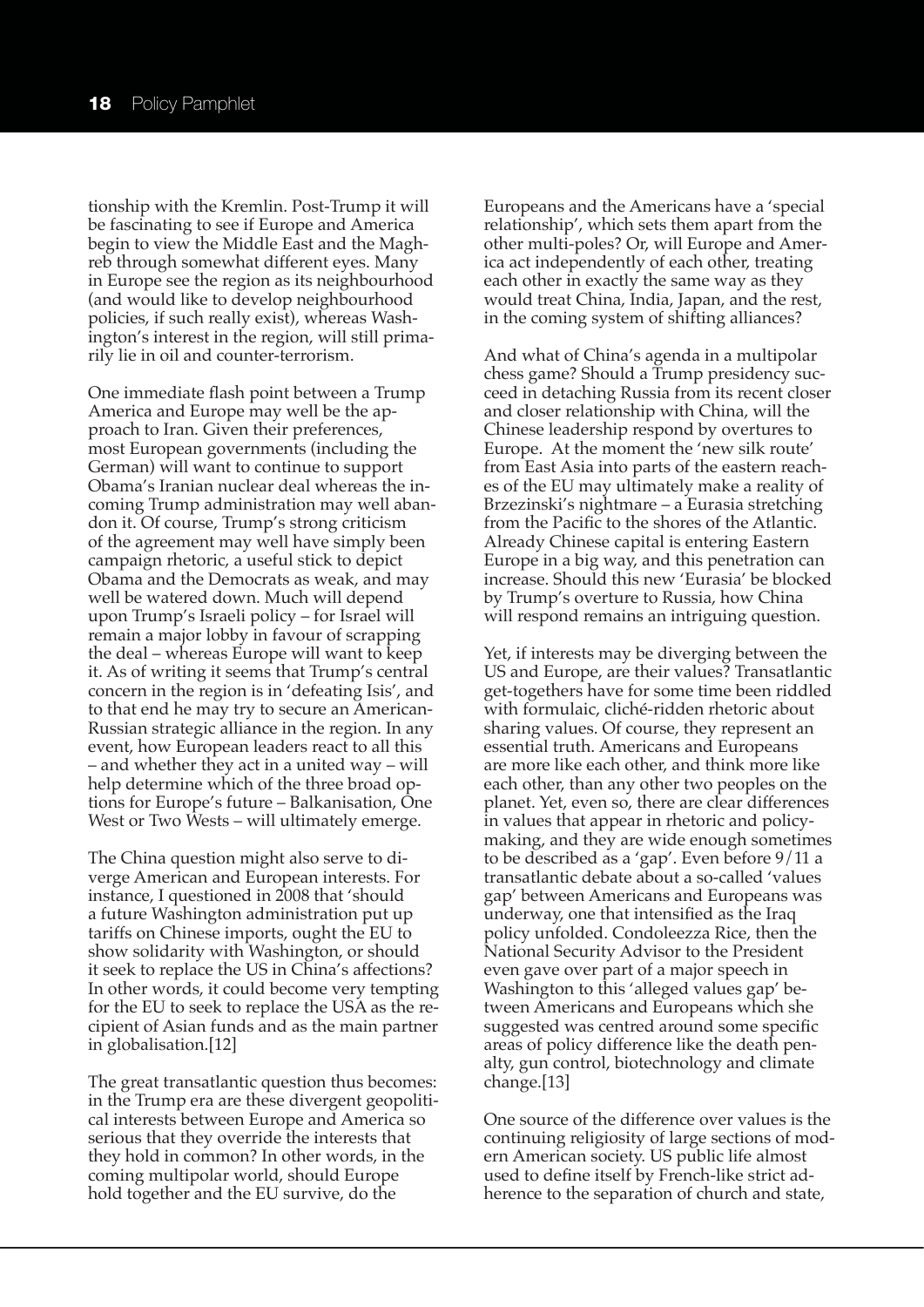but since the rise of the Christian Right into a serious political force within the Republican party in the 1980s this separation has become increasingly blurred – with obvious effects on issues such as abortion. However, one of the changes revealed by Trump's takeover of the Republican party is the much lower saliency of religion- the so-called 'guns, gays and god' syndrome- in the political realm, a development that, intriguingly, may narrow the transatlantic values divide.

A major difference lies in the European approach to welfare that tends to give the state a bigger and often redistributive role. For Europeans the state is viewed in a different light from many, particularly upper-income, Americans – it is not seen as stifling enterprise but, rather, as opening up opportunities for those not able to afford private health and education. And at the root of many of these transatlantic distinctions is a fundamentally different approach to questions of economic equality. Quite simply, Europeans are much less tolerant of inequality than Americans, much more fearful of its social and political consequences. Even after the, in economic terms, quasi- social democratic campaigns of Bernie Sanders and Donald Trump pitched around 'jobs', many Americans still believe that inequality (even deep inequalities represented by megarich excess amidst poverty) is the necessary price paid for dynamism and growth; Europeans see inequalities as limiting opportunities. Americans, because of their history, are less likely to see economics as a zero-sum game.

In the years ahead these value differences could act as a limiting factor in any serious transatlantic economic cooperation and certainly integration. For instance, in the early discussions and debates in 2008 about the details of the now- probably defunct Transatlantic Free Trade Agreement value-laden questions such as how to harmonise tax policy, labour market regulation and social protection were already serious stumbling blocs to agreement.

I am not certain that the coming era will serve to erode this transatlantic interests and values gap. In fact, an 'America First' approach to the world may make the gap wider. American leadership of, and influence in, the European

continent has already waned post-cold war, and the likelihood is that should 'America First' and American geopolitical retrenchment stay the course then the western world will inevitably increasingly divide, geopolitically at least, into 'two Wests'. And in these circumstances the European 'West' will either descend into a Balkanised and contested world region (between Russia, China and a retrenched USA) or find itself inevitably integrating into a new superstate acting as a powerful and autonomous player in the new world order.

#### Brexit in a World of Blocs: Britain Alone in a Protectionist World

In the coming world of protectionist trade blocs 'America First' may well force Europe to respond with its own 'Europe First' strategy, and give a serious impetus to European integration. Yet, should Brexit hold, this integrating trade bloc will no longer include Britain, for the country will have left the largest trade bloc in the world at the very time when protectionist blocs are forming. Britain's new Prime Minister Theresa May has asserted that following the Brexit vote Britain will become a 'world leader for free trade'- at a time, that is, when global trade is weakening and a protectionist era could well set in. The fact is that most of Britain's leading Brexiteers are ardent globalisers and free-traders. In this sense the 2016 Brexit decision, may well have been a move in the wrong direction, placing the country very much on the wrong side of history.

#### **Britain and the New Protectionism**

Following 2008 the 'rules' of global markets, both formal and informal, were increasingly broken, for as recession, depression and massive unemployment threatened, states acted unilaterally, and asked questions afterwards. The bank bailouts and quasi-nationalisations broke the rules; so too did the stimulus packages, so too did the often unilateral moves to regulate financial markets. As Daniel Price, an assistant to President George W. Bush for international economic affairs, put it in Sept 2009, the regulatory environment post-crash' if unchecked, will foster a disintegration of the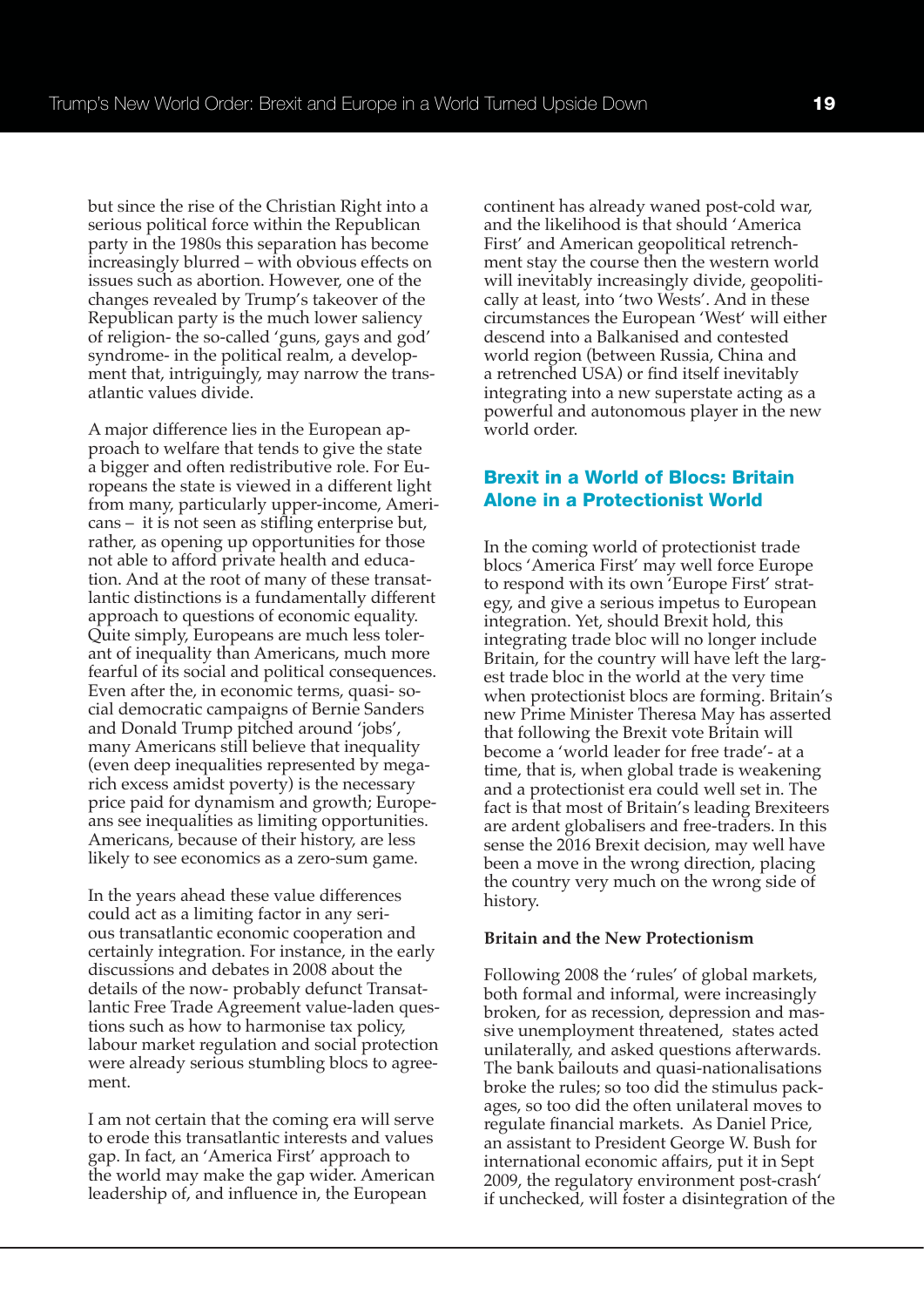global economy and re-raise the very barriers to cross-border trade and investment that the world has spent the past 60 years dismantling.'[14]

These protectionist crisis-measures, however, followed in the footsteps of a more general rise in 'neoprotectionist' sentiment throughout the West. At its most intense in France, the growth of protectionist sentiment could be seen during the 2005 referendum on the European constitutional treaty when French popular opposition to the 'neoliberal' globalist agenda of the European Commission played a large role in the victory of the 'no' campaign. Even in the USA protectionist sentiment was on a rising curve before the Trump campaign gave it further impetus. The refusal of the politburo in China to raise its currency against the dollar (and therefore to ease its exports to the US) was a constant source of tension, and a bipartisan alliance in the US Senate, led by Senators Chuck Schumer and Lindsay Graham, was constantly threatening China with sizeable tariffs should it continue its currency policy regime. Well before Trump. the issue of 'outsourcing jobs' that was a key feature of the successive Democratic presidential campaigns of John Kerry and later Barack Obama; and the US public was increasingly supportive of protectionist intervention in the 'global' market.

The signs were there for all to see, but Britain's political elites- strongly, ideologically wedded to free trade- remained in denial that anything was wrong with the global economy and global finance. Indeed the New Labour administration of Tony Blair not only pursued a globalist policy but became a cheerleader and proselytiser for globalisation. His argument was that there was no alternative to accepting its rules, and that British economic strategy should be based, not on attempting with its neighbours to shape the global system, but rather to equip the people with skills so that they could compete (with Asians) in the world economy. It is an argument still being deployed by British politicians todaywitness Prime Minister May proposal to make Britain a 'cheerleader for free trade'.

So Britain remained, under New Labour, Coalition and Conservative governments the most open to the global economy of all the G8 countries. The country, more than any other major western nation, threw its lot in with, and thus placed its fate in the hands of, the global economy. Indeed it extended its global reachboth financially- through the City of London's world-wide operation- and through its interventionist foreign and military policy ( as it became the chief ally of the American empire in Iraq and Afghanistan). And, largely because of the global impulses of its elites, Britain remained outside an integrating Europe and the Eurozone (though still, awkwardly, within the EU).

During the boom years of the 90s onwards 'globalisation' seemingly served Britain wellfor although global market forces eroded the country's 'uncompetitive' industrial sector they also engineered a quite dramatic switchover to the booming service sector – primarily financial services. Yet, many realised that should anything go wrong with globalisation, Britain would be disproportionately hurt. Even so, throughout the 1990s and on into the new century Britain's elites remained in thrall to global markets (and their alluring limitless possibilities, for profits). They remained in denial about the inherent weaknesses of the global economy right up until the global crisis hit the City of London in 2007-8 and beyond. And they could not see that the great banking crash was also a national trainwreck in which everything that Britain's financial, and financialised, elites stood for was up-ended- virtually overnight.

#### **Jobs, Jobs,Jobs**

Of course, following the crash Britain's zeitgeist slowly began to change: some, small, voices began to systematically critique the global capitalist system and even proffer an alternative- a 'protectionist' strategy for the country which would put jobs first, centre its economic policy on employment and growth, and resist the siren demands of the global economy to become ever more 'competitive' (a euphemism for ever lower wages, taxes and welfare provision). In March 2010 Guardian economics editor, Larry Elliot, argued that such a strategy, with its echoes of the Labour left's 'Alternative Economic Strategy' of the 1970s, had some merit, though would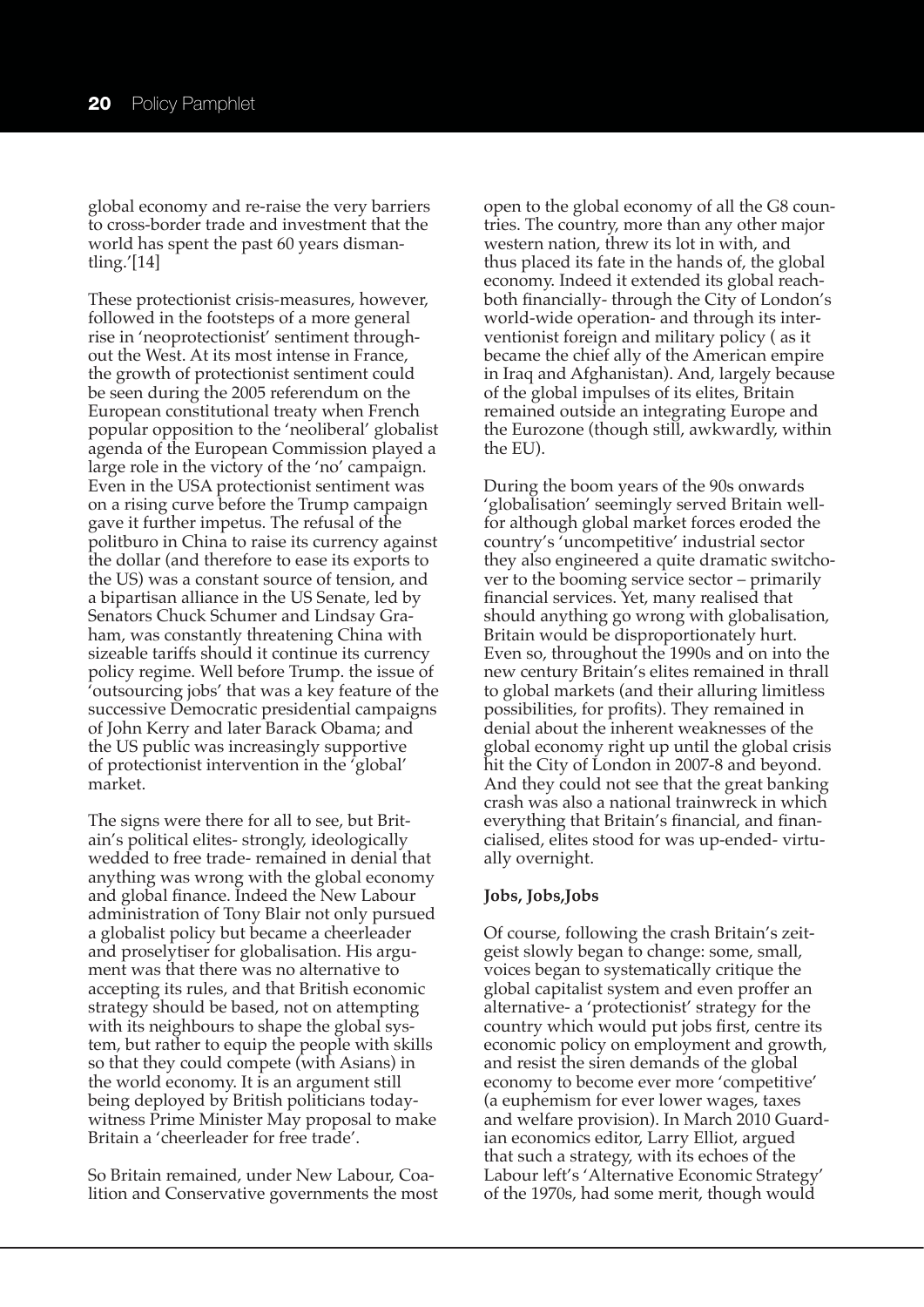not likely be tried, at least for some time. He quoted from a London University research paper which argued that such a strategy would involve 'devaluation followed by cessation of payments and restructuring of debt. Banks would have to be nationalised and public control extended over utilities, transport, energy and telecommunications. There would be industrial policy, including strategies to improve productivity. Infrastructure and environmentally sensitive investment, and support equitable growth. This option requires a decisive shift in the balance of political power in favour of labour.'[15] It would also require a decisive shift away from the three decadeslong strategy of accommodating to 'economic globalisation' and towards forms of protectionism.

As the recession began to bite, 'protectionist' sentiments, if not policies, were breaking cover, mainly on the British left- not just amongst left-leaning academics and journalists, but also amongst trade unionists and lower income 'working people'. 'Protecting jobs' was becoming a number one political issue. Indeed, before the crash, on the eve of becoming Prime Minister in 2007 Gordon Brown said 'It is time to train British workers for the British jobs that will be available over the coming few years and to make sure that people who are inactive and unemployed are able to take the new jobs on offer in our country'. This 'British jobs for British workers' approach subsequently, following a strike at the Lindsay oil refinery in North Lincolnshire about UK construction jobs being awarded to European workers, got caught up in charges about racism and xenophobia, and was attacked by columnists from all sides of the spectrum. But Gordon Brown stood by his remarks: he said 'I don't see any reason to regret [my statement]' and 'I understand people's worries about their jobs'.[16] The theme of 'protecting jobs' had also run through the great bailout of the banks and the financial services industry was in part a 'protectionist' measure (saving jobs in the City).

By the time of the 2010 election 'protectionism' was losing its ability to frighten. The 2007-8 bank and credit crash had placed fears about unemployment at the top of the domestic agenda and raised real concerns about whether global market capitalism could any

longer deliver on the promises made for it by all governments from Thatcher onwards. Global markets, by encouraging 'competitiveness' and a constant 'race to the bottom' on costs, were seen as driving down western wage levels and employment prospects. 'Competing' with Rising Asia was becoming an impossibility. Previously this employment and wage crisis facing millions had been smoothed over by abundant, cheap, credit. But that prop was now removed. So, with living standards under serious threat, the idea of 'protecting' people- rather than making them ever more 'competitive' in the global economy- seemed increasingly attractive. All kinds of 'protectionism'- industrial policy for longterm jobs, trade protection against unfair competition, and 'social protection' when unemployedwere suddenly much more acceptable in the British political discourse.

#### **Is Britain Strong Enough?**

Yet there remained one overwhelming problem with any 'protectionist' strategy for Britain- the country's size and economic imbalance. Only large, continent-states or blocs, could embark upon a workable neoprotectionist economic strategy as they would be able, should the need arise, to become essentially self-sufficient. The USA, the EU and the Eurozone were such economies. They may indeed have benefited from the global trade upturn during the boom times, but they were also big enough to withstand a serious trade downturn (with only about a 10-12% of GDP exposure to foreign trade). These continent-states also possessed a relatively healthy balance between manufacturing and services, between industrial and agricultural, and between the real economy and the financial.

By contrast, Britain, a medium-sized European state, with a skewed and imbalanced economy and far higher global trade exposure, was not nearly self-sufficient. On its own it was simply too small and too vulnerable in an increasingly protectionist world. It had placed itself in grave danger as it could hardly afford to bailout its overextended banking system during the crisis of late 2008.

How big then is the British economy two and a half decades into the Thatcher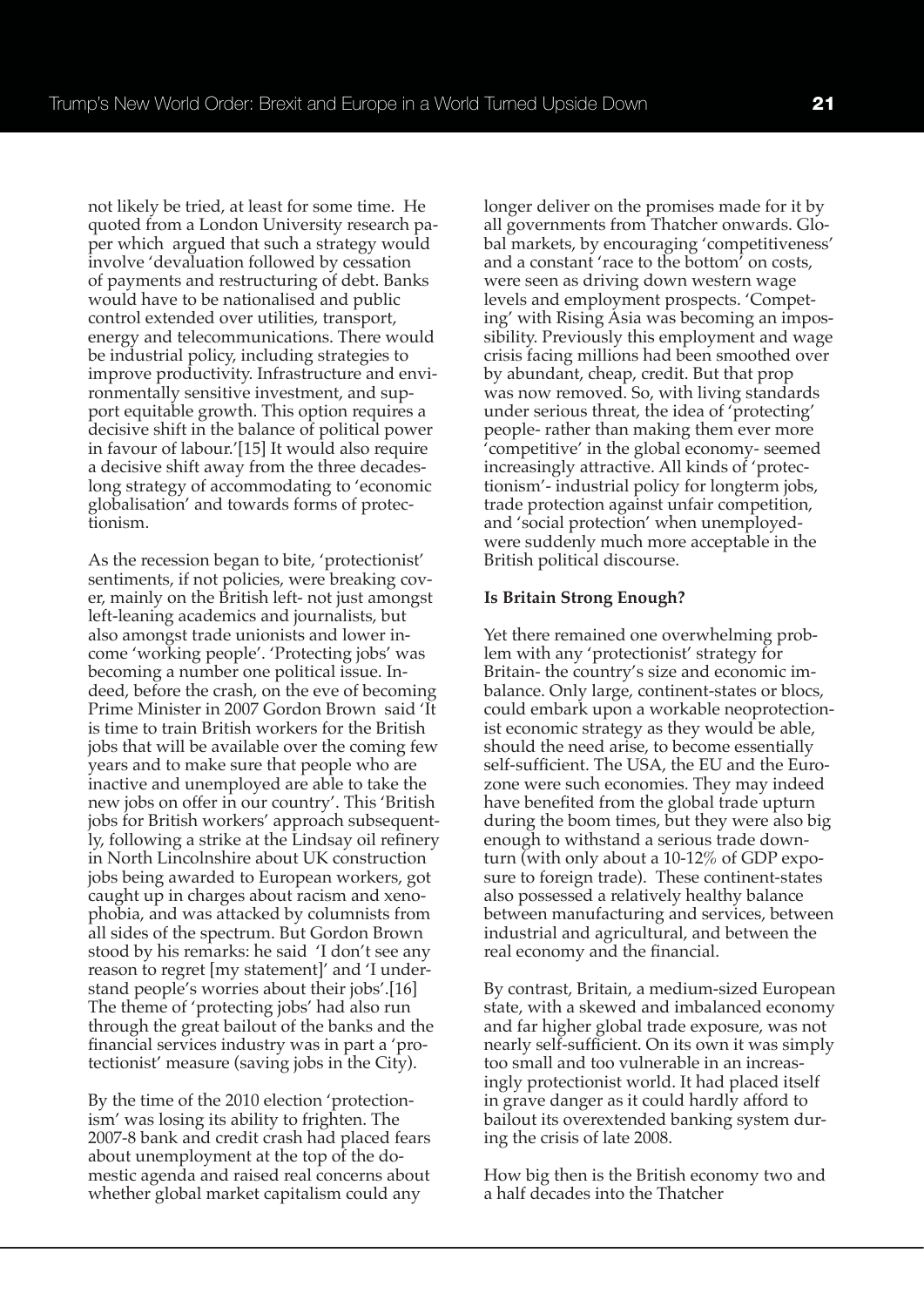era revolution? Britain's good growth rates have helped her grow from her relative position in the early 1980s when she was tying with Italy for third place in the EU. By 2006 the UK economy amounted to \$ 2,201,473 million or 4.9% of the global GDP. It ranked fifth in the world (behind the US, Japan, Germany and Mainland China), and was roughly the same size as France and just ahead of Italy. These figures tell the story of a Britain that during the 1980s and 1990s had stabilised its shaky situation. But, in truth, it did little more than that. Ten years later, by 2016, the UK's GDP- inflated by large immigration- had slightly overtaken that of France but was only one seventh that of the EU as a whole.

No matter its status and size, is the British economy strong, balanced and resilient enough? Is it able to withstand pressures from the global economy, from downturns and shocks? And here there is a problem- for Britain, no matter its good growth rates, remains a very vulnerable economy, much more so than many other advanced economies. Its fundamental point of vulnerablity (as I have argued earlier) remains its dependence on the continuing robust health of the global economy. Britain's economic growth rates have largely been sustained by global growth which in turn has been sustained by the low inflation era caused by China's low costs. This virtuous low-inflation cycle has allowed Britain to pursue low interest rates and a massive increase in private debt levels (based on a housing boom). This whole economic structure is heavily trade dependent, more so than many of its competitors, and in any downturn would be hurt disproportionately. Being highly tradedependent means that the economy is also deeply affected by the value of its currency. And the significant fall in sterling post-Brexit is already taking its toll on import prices- including food and energy.

#### The 'Global Role' Delusion

Brexiteers tend to think that Britain is indeed strong enough to survive in the global economy, even in a shrinking global economy. But they tend to mistake overextension for strength. After seven decades of maintaining

at all costs a 'global role', of 'punching above our weight', and three decades of grandiose vast financial expansion within the booming global economy, the country was vastly overextended. It had huge 'universal' banks which reached into every corner of the world. Its limited military had taken part- the major European part- in actions from Iraq to Afghanistan (where in early 2010 British troops were dying almost daily),and its defence budget was the largest ( in percentage of GDP terms) of all the USA's NATO allies. As of 2010 the country's political parties were still committed to the hugely expensive Trident nuclear system, and to the country continuing with its next generation. The elites who ran the Foreign Office and the Ministry of Defence, still retained the culture of empire and 'greatness', as did Britain's top politicians. And few, now that the boom was over, were arguing that Britain needed to face a future in which the country 'punched within its weight'. They were still resisting an adjustment to a more realistic and modest approach.

But could it so adjust? Such an adjustment would demand much more than economic changes, but also great institutional, political and psychological changes too. The country still possessed a Gilbert and Sullivan style 'ancien regime' that fitted an imperial era– a lavish, imperial-style monarchy, a still unelected House of Lords, and strange secretive institutions like the Privy Council. Politically, this imperial legacy exhibited itself in a continuing fear of losing 'sovereignty' and of becoming a normal European power. In sum, even as late as 2010, and the collapse of Anglo-American financial capitalism, our elites, our institutions, and our very collective DNA, were all far too grand to allow us to abandon our 'global role' in favour of becoming a mere regional power, like Germany or even France. This national hubris was perfectly represented by the hugely overextended City of London.

#### **A 'Tiger Economy'?**

Indeed, so important has the City of London (and the financial services sector throughout the UK) become that its future became the single most important aspect of the post-Brexit negotiations with the EU. And within 'the City' elite there was considerable support for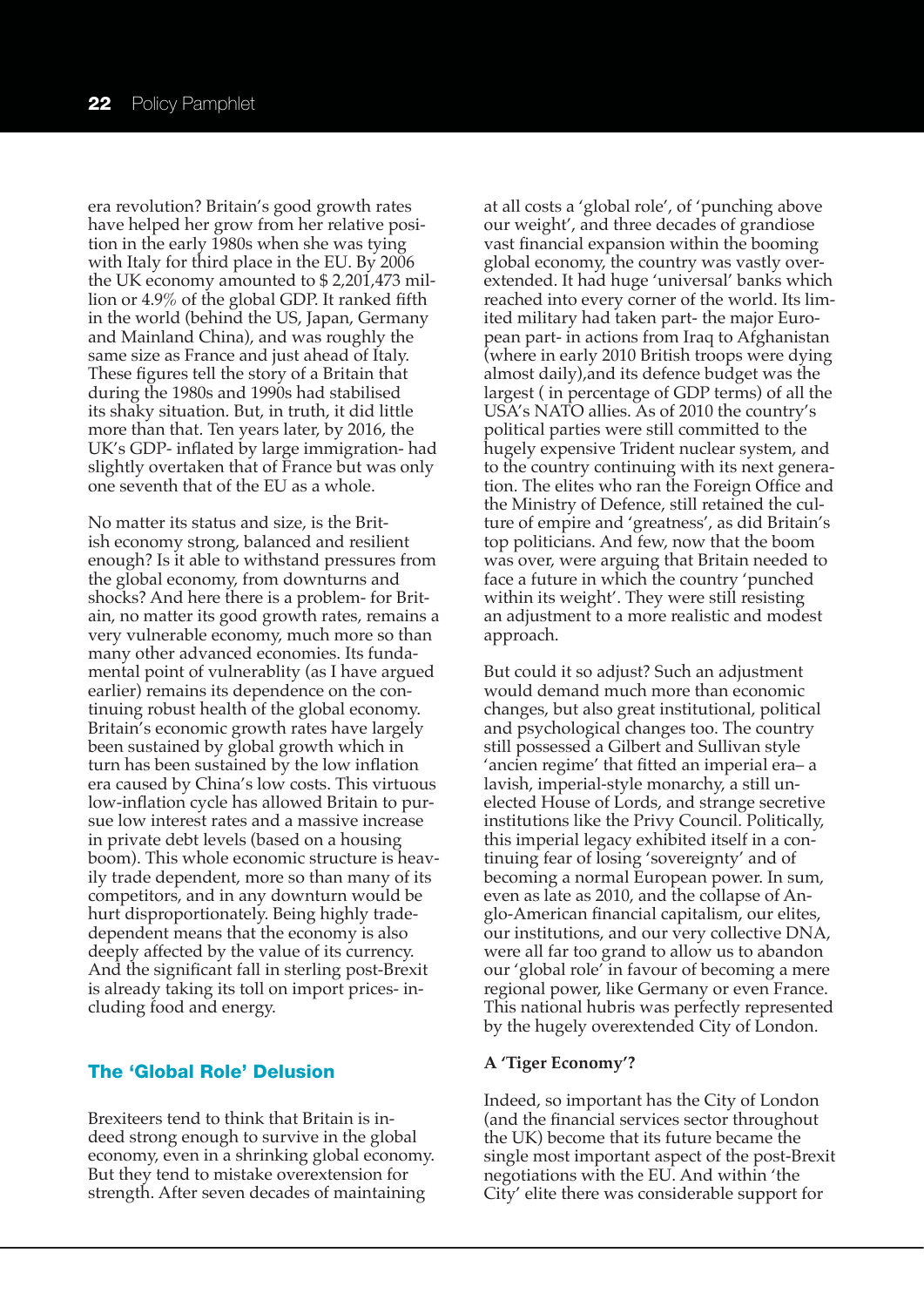a 'go it alone' policy, for standing off-shore (of the continent) and seeing the global economy as our market. 'We might be small, but we are profitable'. This was the 'tiger option' – after the smallish Asian 'tiger' economies that were doing so well in the global market before the Asian financial crash. And as financial services prospered in the Blair era, then many in the square mile turned their thinking towards 'the world' and increasingly away from Europe and the EU.

This dominant view not only saw London's financial services as a global player working in a global market – very much a 'tiger' – but went further, seeing London as the world's most successful 'tiger' in the global financial jungle. By 2007, on the eve of the global financial meltdown, all the talk was of London overtaking New York as the world's leading financial centre. By comparison, in this hubristic atmosphere, tying 'the City' down in Europe – even should 'the City' become the EU's primary financial centre (similar to 'New York' in North America) – was dismissed as too restrictive a vision. In a December 2006 after-dinner speech to London financiers, the EU's financial services action plan ('MiFID') was introduced by Charlie McCreevy, the internal market commissioner, and was given a less than enthusiastic reception – much less so than that accorded to the American comedienne Ruby Wax, who, bizarrely, but perhaps aptly, followed him with top billing.[17]

A Financial Times report by Gideon Rachman at the time suggested that 'as the biggest financial centre in Europe ['the City'] would do well in a huge liberalised [European Union] market'.17 However, the EU remains too regulated for City tastes; as does even Wall Street following the Sarbanes-Oxley Act passed in the aftermath of the Enron scandal (a tough US regulatory regime providing a huge – though probably temporary – boost for 'the City').

And after Brexit, with the City exposed and in a very vulnerable position, much City opinion remained Panglossian in outlook. Its chief lobbying group stayed complacent about prospects suggesting that City institutions could continue to do well outside of the Single Market even if 'passporting' was not available

because they could continue to trade in the EU through adopting 'equivalence' rules. The FT even suggested that that should the country not be able to secure 'equivalence' then she 'should walk away and use the UK's new found freedom to set its own rules and make the City a far fiercer competitor'. In other words, threaten the EU with undercutting and a trade war. in any trade war who has the upper hand? The EU remains times larger than the UK.

These vulnerabilities in the British economy make Britain's 'tiger option' a huge gamble. Britain is more exposed to the global forces than any other major western country (including the US). And should the country leave the EU, then everything will depend upon a continuingly robust global economy – and one in which competition in the service sector from China and India remains weak.

Britain's 'successful' economy – no matter its vulnerable and exposed global position – will likely continue to convince a powerful faction of opinion formers that the country can, with confidence, 'go it alone'. After all, the 'tiger option' will continue to appeal to more than just the profit makers; it will have an abiding resonance with the popular instincts of English exceptionalism – of a uniquely entrepreneurial people surviving and prospering alone on the global 'open seas'. This appeal combines short-term profits and nationalist romance – the two impulses that built the empire and will be difficult to combat.

Yet the romance of the 'island story' will come face to face with the realities of the great deleveraging, and with the lower living standards inevitably involved. Britain comes out of its 'neoliberal' era as a more unequal society than it was at the beginning. It has, though, succeeded in building up something of an American-style 'middle class' – increasingly travelled, self-confident and with considerable expectations – based upon a mountain of debt. As they are marched down the mountain this middle class will inevitably fracture, creating a growing pool of 'losers'. For a time, Britain's welfare mechanisms will help to cushion the blows; but sooner or later, the increased pressure on the welfare services will need to be funded by higher taxes (which will be resisted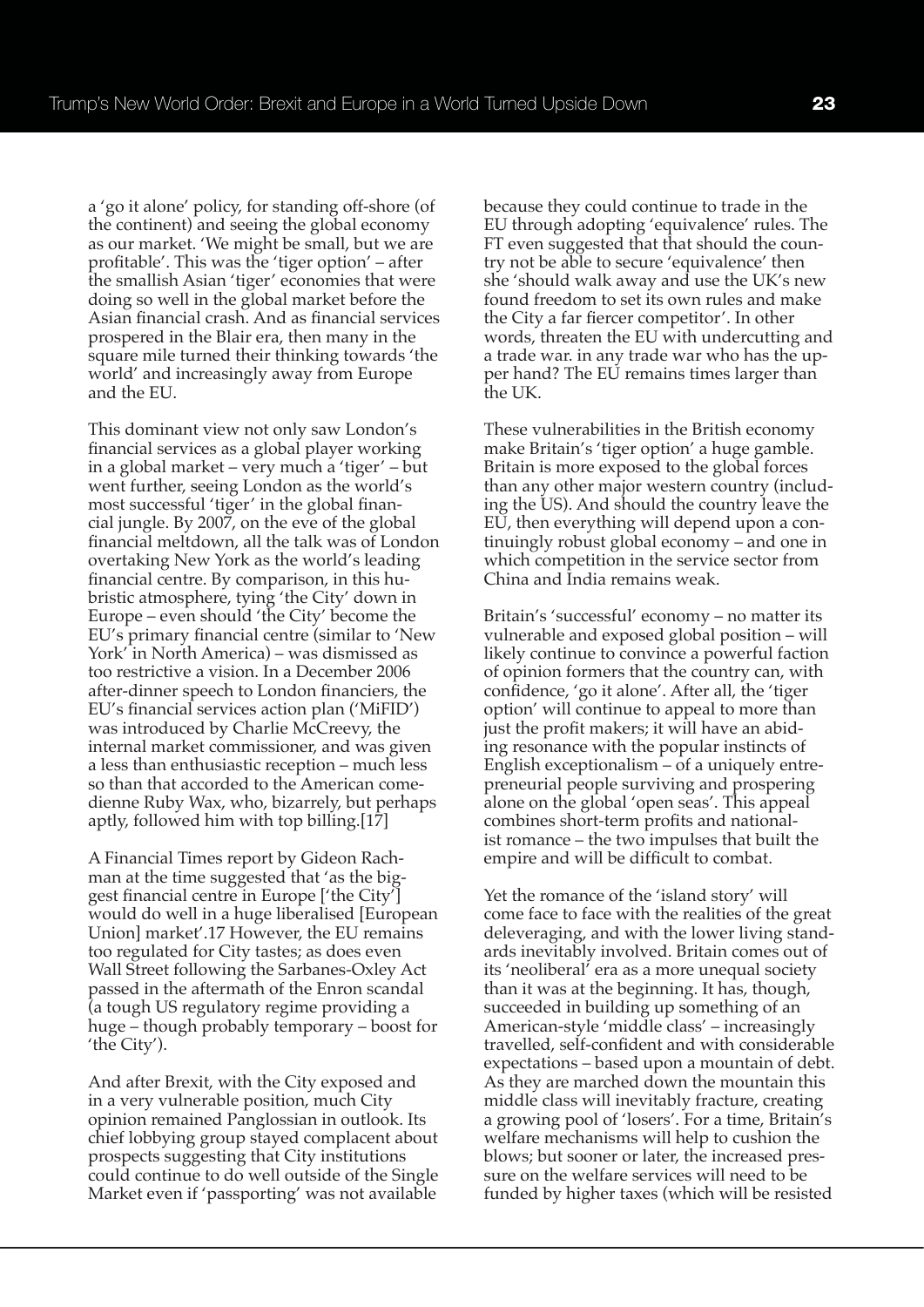by the remaining middle class and the superrich) or, alternatively, by government deficits and inflation. Both of these courses of action will increase the uncompetitive global position of a very globally-oriented economy.

#### **A Hinterland For The City?**

Before Brexit one way forward for the City that was often discussed was to more fully integrate the British economy into the wider European economy. With a declining global demand for financial services the EU would at the very least provide a hinterland for the City of London (in much the same way as New York is able to service the internal American market). Thus London would become to the single market in Europe what Wall Street is to the single market in the USA.

Brexit however has set back this vision. Indeed it may well have put the City ( and through the City massive UK Treasury tax revenues) in real jeopardy. In January 2017 Xavier Rolat, chief executive of the London Stock Exchange warned that the \$655 trillion market was at risk unless Brexit was properly phased in. He argued that the 'lack of certainty about the outcome of the Brexit negotiations meant that London was at risk of losing its global leadership'.[18] He also cited a report that as many as 232,000 jobs could be lost if, as is probable in the Brexit negotiations, euro-denominated clearing is forced out of the country. A contrary view was that the EU authorities would not play tough on this crucial issue because ' in order to enforce a move of the clearing and settlement of euro-denominated instruments to the eurozone, restrictions would have to be placed on eurozone banks in dealing with non-eurozone counterparties, eroding the currency's convertibility'.[19] This view, however, seems to ignore the dynamic nature and the global context of the Brexit negotiations- as in a future world of blocs lesser levels of convertibility might well be accepted, indeed become the wave of the future.

Of course seeing the City of London as serving the European market- as opposed to the grandiose notion of it serving the world- is very much at odds with the refusal of Britain's political class to realistically downsize their thinking about Britain and its role in the world.

#### Identity Crisis

Yet, even if we can become more realistic in our thinking, and see ourselves as we really are, then the great question remains: in the emerging multipolar world of trade blocs where do we British fit in? Is it within the 'American empire' or in the 'European home'? Or, can we continue to avoid this choice and become a smallish 'Little England' offshore island scratching a living in what remains of the globalised economy ( and maybe acting as a European base for rising China?)

For a time, during the decade-long premiership of Tony Blair the country was as enmeshed in the American empire as it had ever been. Indeed, when Blair left office British troops were still in American-occupied Iraq, and Britain had intensified her status as Washington's chief European outpost. The country was geopolitically tied to Washington, economically under the sway of the neoliberal American model, and culturally, through television and the 'tabloidisation' of the mass media, increasingly Americanised.

This 'American option' for Britain- of tying the country more and more to America's political and economic coattails- was, though, to be dealt a real blow following the failure of the American occupation of Iraq, and then again in 2008 when the great crash on Wall Street severely dented the allure of the American economic model. More important than Britain's view of the US was the changing US view of Britain. Whereas George W. Bush had found Britain useful as political cover for his forward strategy in the Middle East, the election of Barack Obama in 2009 ushered in a new approach, for the new president had little attachment to Britain ( his father had lived in colonial Kenya), and, anyway, was slowly re-orienting American foreign policy away from its historic concentration of Europe and towards a more Asia-centred perspective.

Noone knows what the settled view of President Trump and his advisors will be regarding Britain. Some Brexiteers place great faith in a revival of the 'American option' for Britain. Yet, just as "Brexit means Brexit' 'America First' means what it says. The future between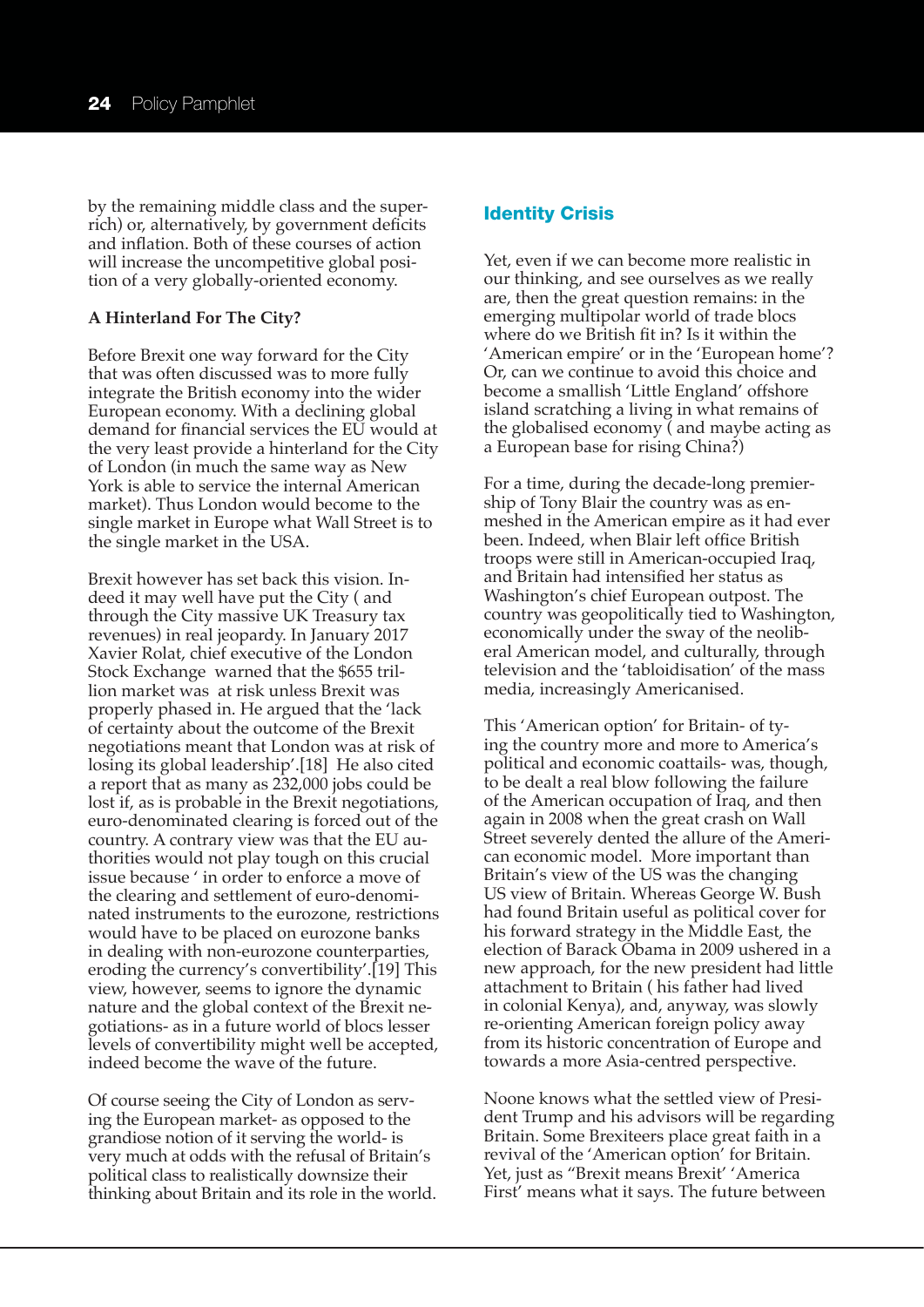the USA and Britain looks rather more competitive than co-operative- as New York will certainly move to take advantage of the City of London's increasing uncertainties. What is more, the Brexiteer aim of the UK 'joining NAFTA' seems unlikely as NAFTA may well be reformed out of existence, or abolished altogether, during a Trump Presidency. In sum, there is no trade deal that could pass the US Congress that could act as anything like a substitute for the EU.

Supporters of 'the American option' for the future of Brexit Britain need to contemplate the fact that it was the postwar construction of NATO, and Britain's crucial role in it, that led Washington to see a good if not 'special' relationship with the UK as in its interest. The NATO years were good for Britain as the country played a role as a bridge between the two Atlantic wings of the alliance. A Trump Presidency that devalues the role of NATO will not need Britain as a bridge any longer. Trump the realist will probably deal directly with Germany as the locus of European power.

#### Outside the Blocs: The Little England Future

All in all, the fallout from the Brexit decision means that at the same time as the US link is weaker than ever, Britain may also sever the European link. As Anglophile Eurozone US State Department official Dr. Kendall Myers, could write 'I think and fear that Britain will draw back from the US without moving closer to Europe. In that sense London Bridge is falling down' [20]

In this environment there will, of course, be a strong lobby in the UK for maintaining as close a relationship with the EU as possible. But what is possible? Prime Minister Tony Blair argued in a speech in Ghent back in 2000 that: 'of course Britain could survive outside the EU…We could possibly get access to the single market as Norway and Switzerland do.' But things have moved on since that analysis. The revolt against the extent of immigration has seemingly forced the issue- for, as of writing, the British government seems to want to sacrifice full access to the Single Market

should free movement of labour be insisted upon by the EU negotiators.

Again, as of writing, there seems little willingness on the part of the May government to deal with the immigration question by accepting EU free movement whilst seriously restricting immigration from the Commonwealth countries- which on the latest 2015 figures amounts to over half of total immigration.

Increasingly at ease about the prospect of life outside the EU Single Market, Britain's Brexiteer elites are turning to the 'Little England' option- of facing the global economy alone, and prospering by virtue of remaining highly competitive and entrepreneurial. It would amount to a future role for the country that its supporters- like the novelist Frederick Forsyth- describe as creating 'an independent, global Britain'. Taking this road, 'Little England' would, in effect, become a 'Tiger Economy'- an option named after the 'Tiger economies' of South Asia, the small countries that prospered in the late 1980s and early 1990s through achieving a competitive edge in a rapidly globalising world.

But the big question remains: can Britain, on the other side of the world and offshore of a European trade bloc, become such a 'Tiger'? Supporters of the option assume that once outside the EU and its single market, relations with the EU will, maybe after an initial hiccup, remain amicable. In reality there is no such guarantee. After all, Britain would have left their partners in part in order to seek a competitive advantage (lower costs and taxes) and in such a competitive environment the EU may well erect trade barriers against British goods and services for many of the same reasons that are deployed against China. In a trade war, trying to live outside a trading bloc could become a very uncomfortable existence.

These isolationist instincts - renewed by xenophobic Englishness- run directly counter to the realities of the real world in which the English people actually live. For instance, in this real world seriously urgent problems are lapping at the shores- problems like carbon emissions, mass immigration, terrorism, and the social and economic effects of globalisa-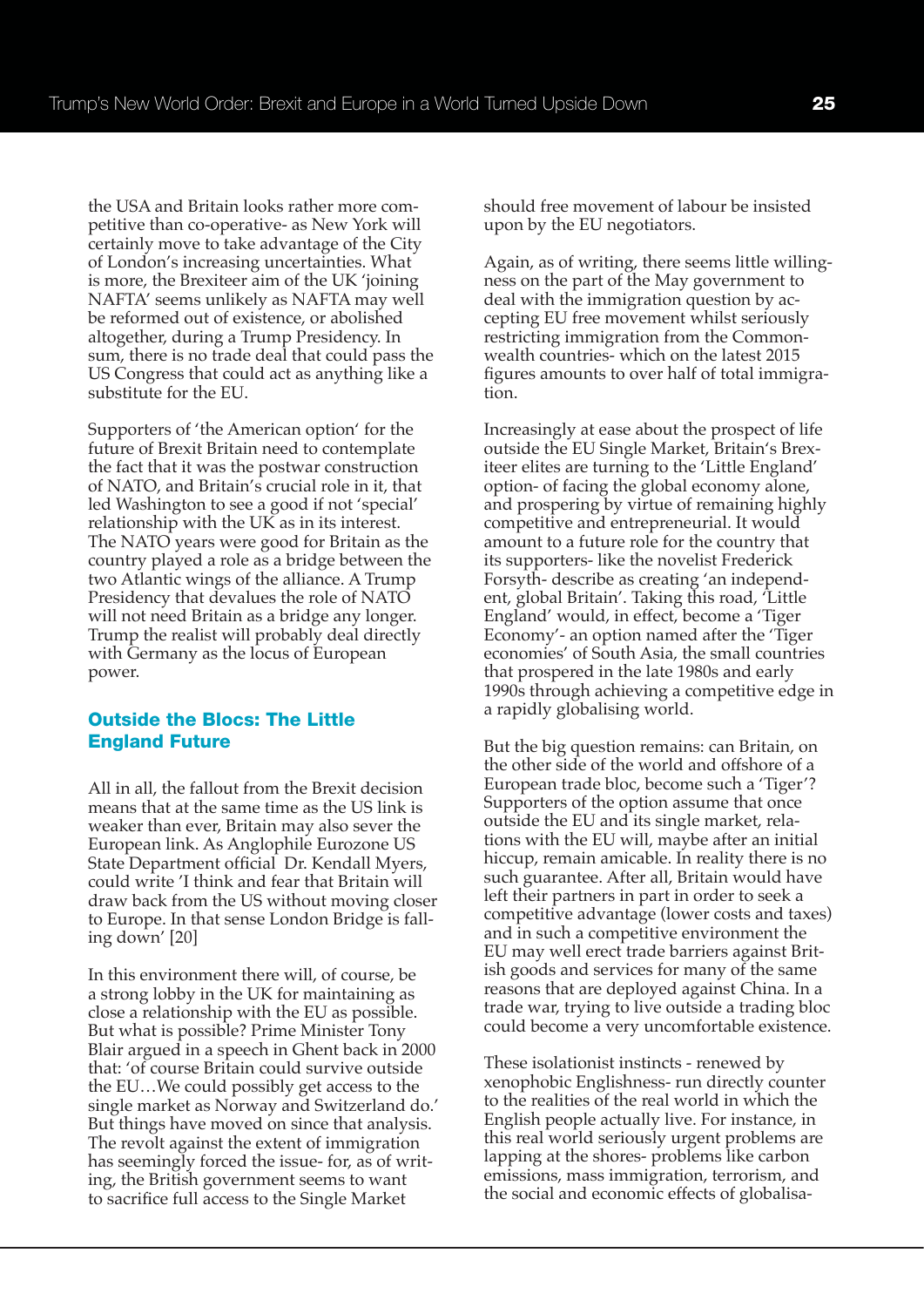tion. Yet not one of these problems can be solved by national solutions. That is why, as I have argued, 'nationalist populism' is a dead end. But national solutions, based upon 'national sovereignty', and an old ideology of national separateness, is still all that is on offer from Britain's pro-Brexit elites.

#### What Kind of People?

Thus the Brexit vote not only presents the country with a 'geopolitical' identity crisis but is a feature of something even deeper. For, certainly at the turn of the century, there was no certainty about how to answer a crucial question: what kind of people are the British? Are we an 'Anglo' nation whose culture and language will forever tie us to Washington? And what are the geopolitical implications of the growth of English nationalism? Will Scotland and Wales gravitate to a European future should England stay out? What are the implications of a multicultural society, and sizeable Islamic populations, for foreign policy? And what of vast, cosmopolitan London? Will London and its environs lead the way into Europe whilst much of the rest of England resists? And, will the British elite's love affair with the neoliberal economic model propel the country away from Europe's 'social model' and towards increasing inequality- with a protected class of super-rich side by side with a sinking and impoverished middle class?

A lot will turn on how the English define themselves over the coming years. It could go either way. England, and 'Englishness', may well be defined by its worst angels, by that narrow xenophobia that still lurks and can be so easily aroused by media moguls and ultraconservative politicians. Following Brexit, in a declining economy and conflicted society, this kind of visceral 'Little England' impulse could turn the English in on themselves- leading not just to the breakup of the union but also to a political culture tjat would accept authoritarian solutions- to what could become a 'very English' form of mild 'gentleman fascism'. And it might not be so mild. Alternatively, England and Englishness could yet be defined by its better angels- that is by those, informed by the country's historical tradition of liberty, democratic reform and relative openness.

However, without continued mass prosperity and relative social stability these better angels will find it very difficult to negotiate the shoals without losing their balance.

 A lot more, though, will turn on what happens in the wider western world. In facing the new Trumpian multipolar world (particularly the rise of Asia) will there be one West or two? And if two, then will Britain's elites, their minds and culture likely, and strangely, imbued with the imperial hangover, ever be capable of joining with others in helping to secure the European future?

If we are going to enter a protracted period of lower living standards- with an all but certain associated increase in class and ethnic tensions- then the one virtue that Britain has going for it is its tradition of welfare social democracy. Without it the country could easily lose its famed stability and lapse into a Latin American-style slum state governed by a a super-rich oligarchy tied to the global economy. Unfortunately the Brexit referendum result has brought this future much closer. Outside of the coming blocs, a 'global Britain' in an era of shrinking global trade, looks highly vulnerable. The Chancellor Phillip Hammond may well argue that no one in the referendum 'voted to be poorer'; and few voted for the breakup of the union. Even so, all this may well be our fate. Yet, as the tabloid papers never stop reminding us, we can at least feel 'proud to be British'!

#### Conclusion

The American system, with its checks and balances, may well constrain any future new American foreign policy that strays too far from the old consensus. But it may not. And, no matter the peculiarities of Trump the man and politician, the 2016 presidential election result shows for all to see that America is set upon a new course. The changing world means that the USA, essentially the solet architect of the post-war world, will no longer be the sole architect of the world to come.

And as for Europe, this new geo-politics, in which Europeans can no longer be dependent upon the US, can be liberating. Of course,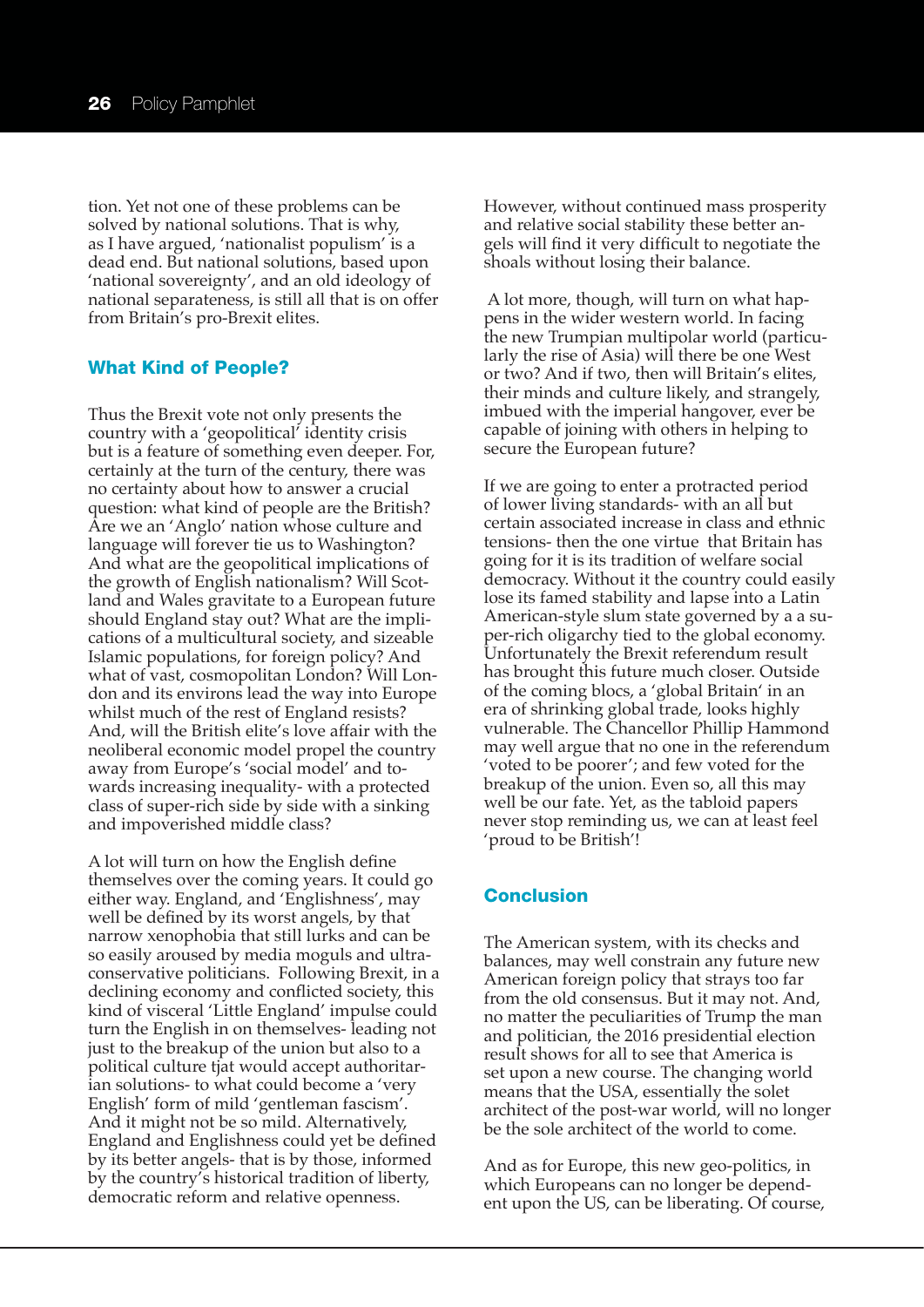Brexit may be the catalyst for the fragmenta tion and Balkanisation of the continent. As the German Chancellor has already argued the European response to the 'America First' poli cy of President Trump, and to the more cha otic world we are now entering, needs now to be a reaffirmation of the unity of Europe. For Europeans 2017 is not 1914. Thankfully, unlike at the turn of the last century, Europe has the mechanisms of a union now in place. All we have to do is build upon them. Stranger things have happened, but over time, Britain may even join in.

#### **References**

1. Chalmers Johnson, The Sorrows of Empire, London, 2004, p.1.

2. Patrick Buchanan, Churchill, Hitler and the Unnecessary War, NY, 2008, Chapter 15.

3. See: Samuel Huntingdon, The Clash of Civilisations, NY, 1996.

4. 'The Case For De-Coupling', Market Com mentary Report, Global Strategy,, Morgan Stanley, 25 March 2002.

5.. Interview, The Guardian, 14 June 2008.

- 6. Martin Jacques, Guardian, 18 Feb. 2008.
- 7. Johnson, op. cit., p.210

8. Zbigniew Brzezinski, The Grand Chess board, NY, 1997, p.30

9. Andrew Small, Preventing The Next Cold

War, Foreign Policy Centre, October 2005.

10. .See: Stephen Haseler, Meltdown, Lon don. 2008, p. 380.

- 11. FT, January 11, 2017
- 12. Haseler, Meltdown, p.411. See the chapter

'Rising Powers, China in a Multipolar World'.

13. Speech to National Press Club.

14. The New Face of Protectionism' IHT, Sept 2nd 2009.

15. Larry Elliot The Guardian, 15th March, 2010

- 16. Reported in guardian.co.uk 30 Jan, 2009. See also, 'British Jobs For British Workers Is The Cry Of Our Worst Instincts' by Mary Rid -
- dell, Daily Telegraph, 4 Feb. 2009.

17. FT, 12 December 2006.

- 18. FT, 11 Jan 2017.
- 19. Stanislas Yassukovich, FT, January 12, 2017

20. Quoted in Stephen Haseler, Sidekick, London 2006, p. 211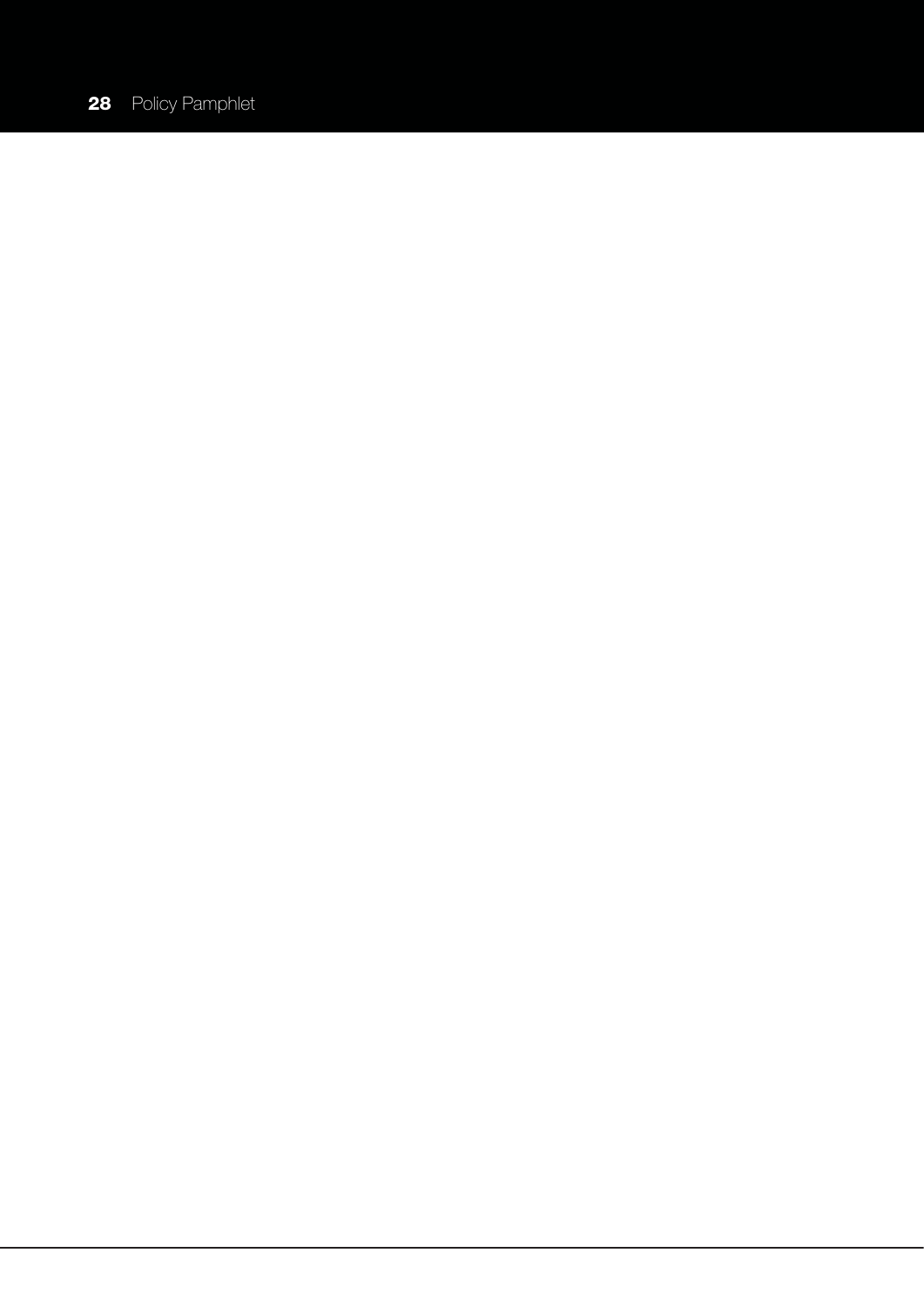

## Blenheim Strategy

The Global Policy Institute was created in August 2006. It brings together academics from the social sciences and business disciplines to analyse the dynamics of the post-globalisation world and formulate policy solutions. The Institute's research and consultancy will be of direct practical use to decisionmakers, policy formation, business users and civil society groups, and it will offer partnerships within and beyond the academic community.

#### The Global Policy Institute

London Metropolitan University 84 Moorgate London EC2N 6SQ United Kingdom

Tel +44 (0)20 7320 1535 Email office@gpilondon.com

www.gpilondon.com

Blenheim Strategy facilitates an open and frank discussion on some of the most pressing geopolitical, geo-economic, socio-political and security issues of our times. For this purpose, Blenheim organises conferences, seminars and expert workshops, bringing together experts who are willing and able to assess, discuss and substantially move forward policy debates.

#### Blenheim Strategy

Email info@blenheimstrategy.com

www.blenheimstrategy.com